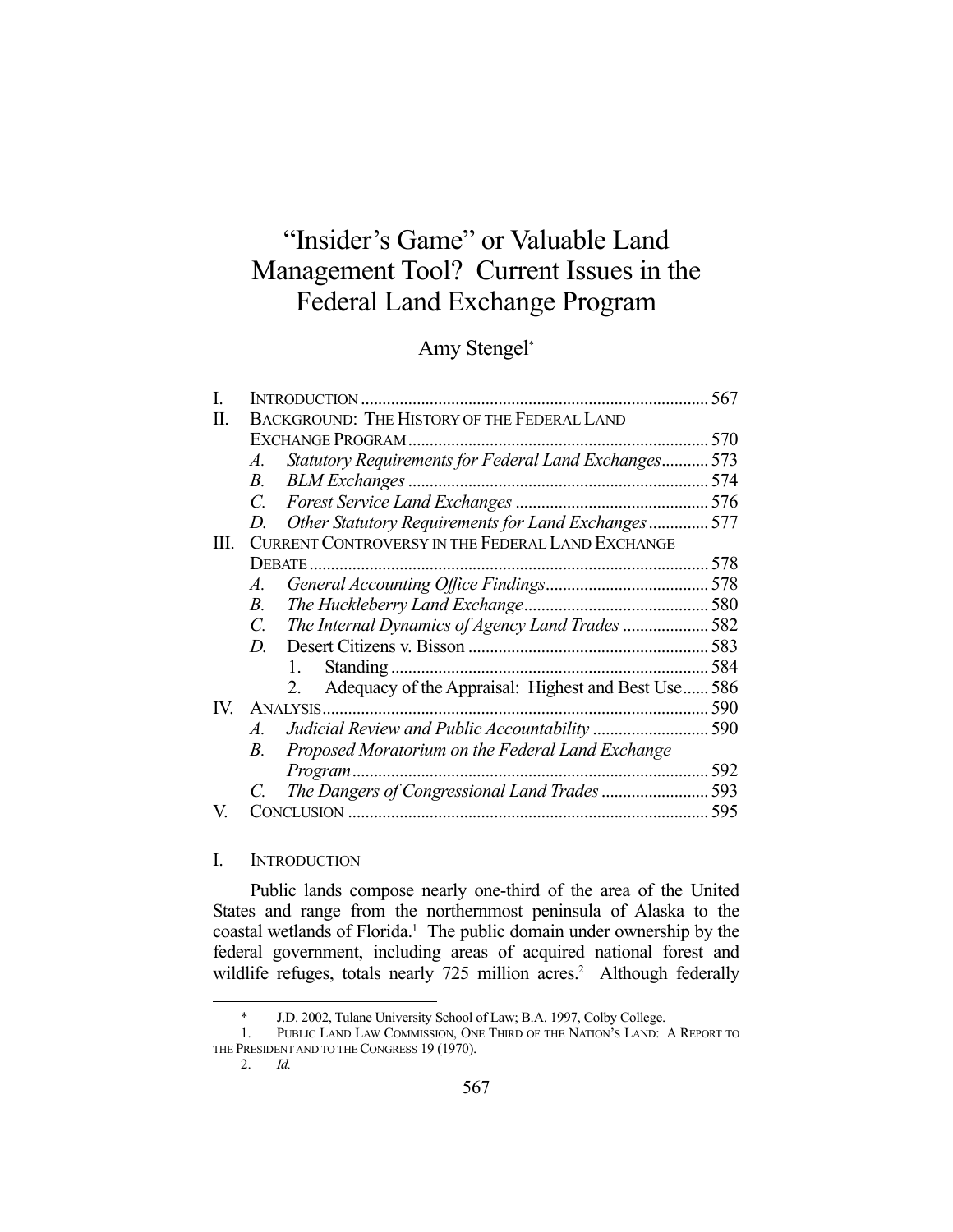owned lands are found in every state, the greatest concentration of these lands lies in the eleven western states, where the vastness of rangeland, national forest, and national parks is often larger than the total acreage of states east of the Mississippi. $3$  The wealth of natural resources, wildlife, and aesthetic beauty contained in public lands means that there will inevitably be a number of different stakeholders with divergent interests in the ownership and preservation of these lands.

 The policy of the federal government in its first 100 years of nationhood permitted the sale of large tracts of public lands to private individuals in order to encourage settlement of the West.4 Disposition of these lands resulted in a patchwork of private land holdings interspersed with those lands managed and owned by various government agencies.<sup>5</sup> The noncontiguous nature of public lands in the West has posed substantial difficulties both for agency management and private land users.<sup>6</sup> Land exchanges between the federal government and private individuals or corporations are increasingly being used as a way to consolidate public land holdings in order to better implement natural resource management programs and land use planning.<sup>7</sup> Land exchanges occur frequently when the federal government enters into an agreement with a private landholder to trade parcels of public land in order to obtain private land that the government seeks to bring under federal management.<sup>8</sup> Sharp controversies between government agencies, developers, and environmentalists have arisen on account of the enormous value of federal lands and the difficulties inherent in the land exchange process.<sup>9</sup>

 Land exchanges initiated by the federal government have increasingly been the target of public scrutiny and widespread criticism from environmentalists, citizen groups, and politicians alike.<sup>10</sup> comprehensive report released this past July by the General Accounting

 <sup>3.</sup> *Id.* The eleven western states and the percentage of each state's land that is federally owned are as follows: Arizona (43%), California (45%), Colorado (36%), Idaho (62%), Montana (27%), Nevada (80%), New Mexico (34%), Oregon (52%), Utah (64%), Washington (28%), and Wyoming (50%). Alaska's federal ownership is 47%. BUREAU OF LAND MANAGEMENT, 184 PUBLIC LAND STATISTICS 1999, tbl. 1-3 (2000), *available at* http://www.blm.gov (last visited Feb. 4, 2001).

 <sup>4.</sup> *See* Ryan M. Beaudoin, *Federal Ownership and Management of America's Public Lands Through Land Exchanges*, 4 GREAT PLAINS NAT.RESOURCES J. 229, 229-30 (2000).

 <sup>5.</sup> *Id.* at 230.

 <sup>6.</sup> *Id.*

 <sup>7.</sup> *See id.* at 231.

 <sup>8.</sup> *Id.*

 <sup>9.</sup> *Id.* at 230-31.

 <sup>10.</sup> *See* Craig Welch, *Land Swap Critics Resist Ban, Auditors Urge Abandoning Such Exchanges*, SEATTLE TIMES, July 14, 2000, at B1.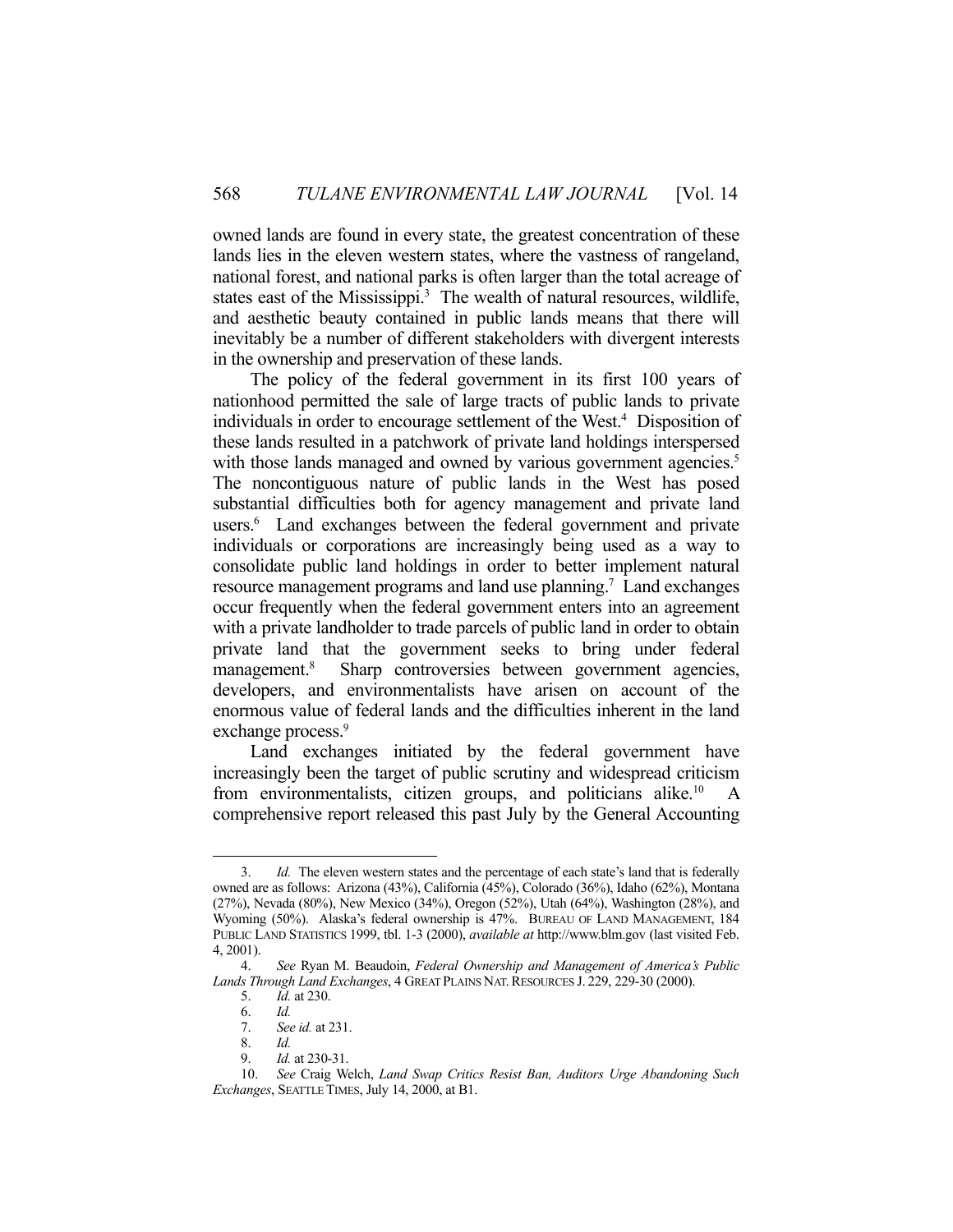Office (GAO), Congress's nonpartisan research arm, disclosed that the land exchange program consistently undervalues public lands and fails to serve the public interest.<sup>11</sup> The General Accounting Office's Report (GAO Report) was prompted by numerous complaints and accusations on the part of concerned citizens and political officials arguing that the land exchange process is fraught with faulty appraisals and ad-hoc decisionmaking by the Bureau of Land Management and the Forest Service, the two federal agencies authorized to carry out exchanges.<sup>12</sup> According to critics, public lands are being exchanged for less valuable private property and consequently, the trades are costing taxpayers millions of dollars on an annual basis.<sup>13</sup> Many urge that the land exchange program is inherently difficult to implement in a way that ensures proper valuation of the lands because agencies have historically had broad discretion to engage in land trades without being accountable to the public.14 While the GAO Report recommended that Congress impose a moratorium on the current land exchange program, other critics of land exchanges favor agency reforms over a complete ban.15 If the federal land exchange program is eliminated, they argue, trades will simply continue through congressional deal-making without being susceptible to public review and court challenges.<sup>16</sup> Furthermore, commentators argue that congressional land trades are the most problematic because they typically circumvent the current environmental review process and serve only the interests of powerful constituents, not the public at large. $17$ 

 This Comment addresses the current issues surrounding the federal land exchange process. Part I introduces the contemporary problems associated with the program, including the ways in which agencies have failed to comply with statutory regulations governing the land exchange process as well as the losses suffered by taxpayers as a result of a

 16. *General Accounting Office Slams Land Trades, Research, Advocacy & Outreach for Land Exchange Policy Reform*, LAND EXCHANGE UPDATE, Winter 2000, at 1.

The Western Land Exchange Project concurred with the GAO's dire findings, and with [Representative George] Miller's call for a moratorium. We disagreed, however, with the GAO recommendation that the agencies' land exchange be permanently eliminated, fearing this would result in limiting that authority to the U.S. Congress, whose track record on land trades is far worse even than that of the agencies.

*Id.*

<u>.</u>

 17. *See* Janine Blaeloch, *Land Trades Fraught with Problems*, SEATTLE POST-INTELLIGENCER,July 25, 2000, at B5.

 <sup>11.</sup> *Id.*

 <sup>12.</sup> *Id.*

 <sup>13.</sup> *Id.*

 <sup>14.</sup> *Id.*

 <sup>15.</sup> *Id.*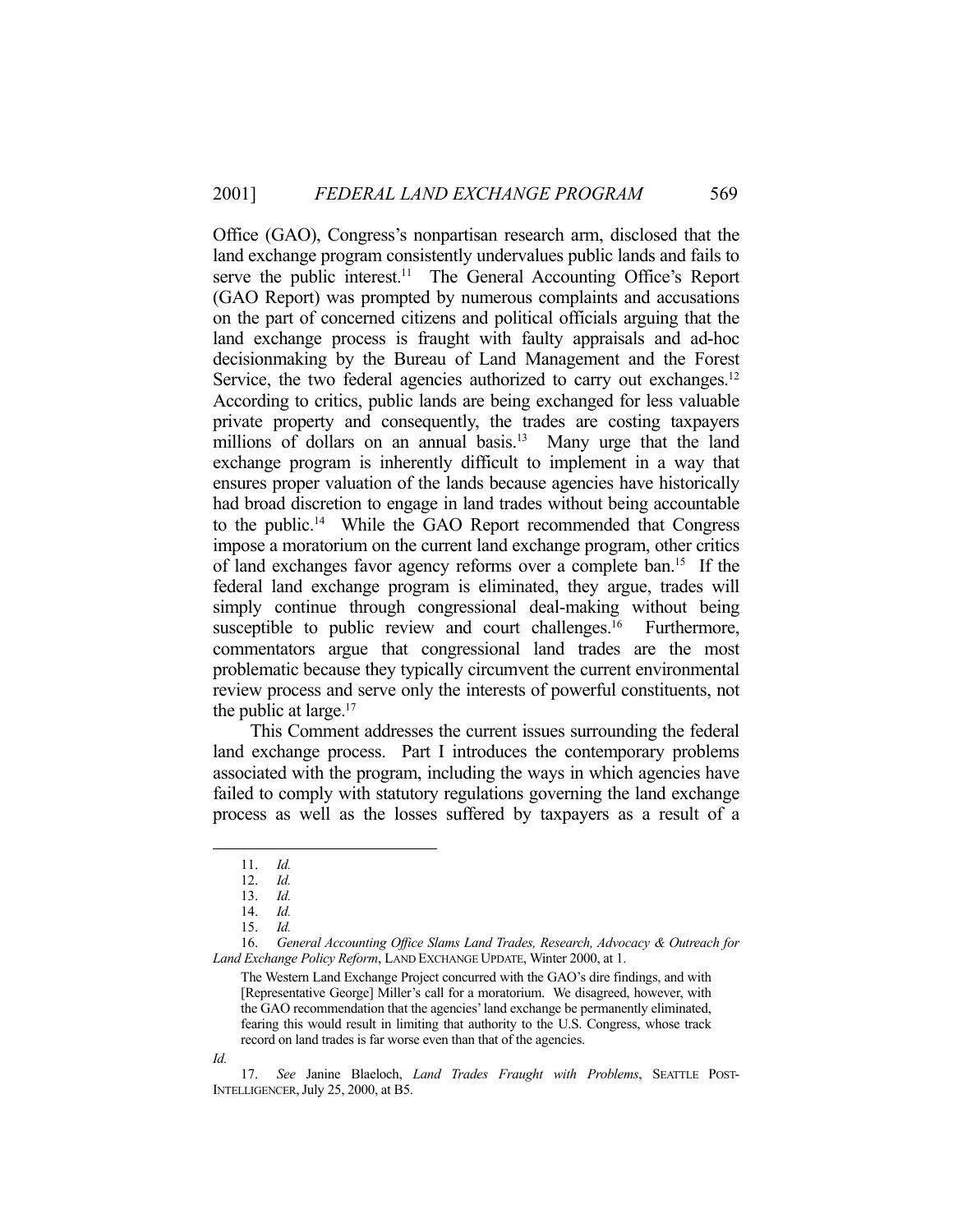program that trades lands well below their actual worth. Part II places the history of the land exchange program in the context of changing federal land policy during this century and the last. The statutory provisions authorizing federal land exchanges and the legal basis for appraising federal lands will also be presented. Part III looks at the current controversy over federal land exchanges through a discussion of a number of controversial trades that have occurred in recent years. In particular, the United States Court of Appeals for the Ninth Circuit's 1999 decision to enjoin the Weyerhaeuser-Forest Service Huckleberry Mountain Land Exchange demonstrates how federal agencies have failed to conduct the requisite analysis of the environmental impacts of an exchange.<sup>18</sup> Furthermore, the recent decision by the Ninth Circuit in *Desert Citizens Against Pollution v. Bisson* is a landmark case in land exchange jurisprudence.19 Such controversial exchanges highlight the need for an environmental review process and for public access to the details of trades in order to ensure proper valuation of public lands. The role of the court in assessing agency discretion is especially necessary to make certain that agencies are publicly accountable for their decisions.<sup>20</sup> Given the conservative policies of the new federal administration that favor both privatization and heavy economic development of public lands, the judicial process is essential in ensuring compliance with statutory environmental mandates and preventing arbitrary decisionmaking by agency officials.<sup>21</sup> Finally, this Comment will consider the various solutions and arguments offered by different stakeholders in the land exchange debate, including arguments for and against a moratorium on land exchanges and the need for increased oversight and agency reform measures.

# II. BACKGROUND: THE HISTORY OF THE FEDERAL LAND EXCHANGE PROGRAM

 The history of western expansion in the United States has been intimately tied to the federal government's land use policies since the

 <sup>18.</sup> *See* Muckleshoot Indian Tribe v. United States Forest Serv., 177 F.3d 800, 815 (9th Cir. 1999).

 <sup>19.</sup> *See* Desert Citizens Against Pollution v. Bisson, 231 F.3d 1172 (9th Cir. 2000).

 <sup>20.</sup> The Western Land Exchange Project calls the Ninth Circuit's decision "a true watershed case in land exchange litigation, empowering citizens to challenge federal land trades on one of the central issues at play in these projects—the scandalous undervaluing of federal lands coveted by private interests." *See* Desert Citizens v. Bisson*: Ninth Circuit Sides with Activists, Research, Advocacy & Outreach for Land Exchange Policy Reform*, LAND EXCHANGE UPDATE, Winter 2000, at 4 [hereinafter LAND EXCHANGE UPDATE].

 <sup>21.</sup> *See* Susan Drumheller, *Clinton Proposal to Buy, Sell Land Draws Suspicion, Plan Designed to Address Forest Land Exchange Abuse*, SPOKESMAN REV., Feb. 16, 2000, at A1.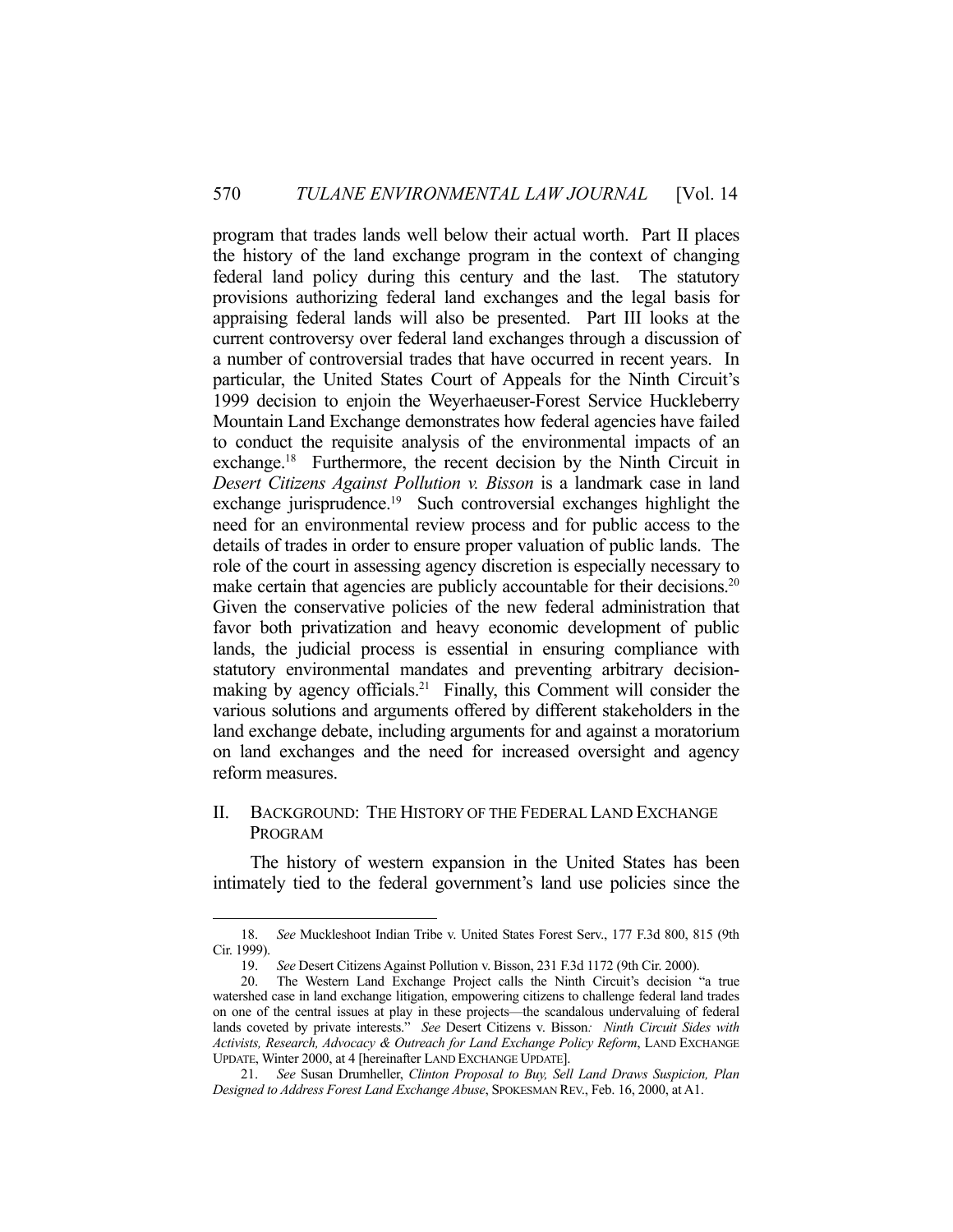early years of nationhood. The United States initially acquired enormous land holdings when the original states surrendered their western lands to the federal government.<sup>22</sup> The Northwest Ordinances of 1785 and 1787 transferred lands in the region into federal ownership and mandated that new states be established with recently acquired lands.<sup>23</sup> Similarly, the Louisiana Purchase and the acquisition of Florida, Alaska, and the Southwest increased the acreage of federally owned lands exponentially.<sup>24</sup>

 Immediately following and during the period of acquisition of federal lands, the government began parceling out land into private ownership.25 Much of the land in the West was suitable for farming practices and grazing, making it possible for small groups of settlers to establish communities and earn a livelihood from the land.<sup>26</sup> In order to encourage citizens to move into the frontier states of the American West and utilize the vast natural resources of these lands, the federal government engaged in intensive sale of public lands to individuals.27 The process of land disposition involved a number of different mechanisms for putting land into the hands of individuals, including cash sales, gifts to war veterans for their services, grants to states, railroads, and canal companies.28 "There was a strong ideological belief among the citizenry and in the Congress that the United States should expand its settlement to fill the whole mid-continent of North America and that the transfer of land from federal to private (or in some cases state) ownership was an essential part of this process."<sup>29</sup>

 The present checkerboard of private and public land holdings in the West is a direct result of the government's policy in the last century of privatizing lands to encourage decentralization.<sup>30</sup> Of the lands acquired by the government in the first one hundred years of nationhood, not all were suitable for economic development and human settlement.<sup>31</sup> Much of the land in the West was too mountainous, dry, or inaccessible for farming.<sup>32</sup> Consequently, the government also reserved from sale large tracts of land that would subsequently be designated as national forests,

 <sup>22.</sup> PUBLIC LAND LAW COMMISSION,*supra* note 1, at 19.

 <sup>23.</sup> *Id.*

 <sup>24.</sup> *See* Marion Clawson, *The Federal Land and Policy Management Act of 1976 in a Broad Historical Perspective*, 21 ARIZ. L.REV. 585, 588 (1979).

 <sup>25.</sup> *Id.*

 <sup>26.</sup> *See* PUBLIC LAND LAW COMMISSION,*supra* note 1, at 19.

 <sup>27.</sup> Beaudoin, *supra* note 4, at 232.

 <sup>28.</sup> Clawson, *supra* note 24, at 588.

 <sup>29.</sup> *Id.* at 589.

 <sup>30.</sup> *See* Beaudoin, *supra* note 4, at 230.

 <sup>31.</sup> *See* PUBLIC LAND LAW COMMISSION,*supra* note 1, at 19.

 <sup>32.</sup> *See id.*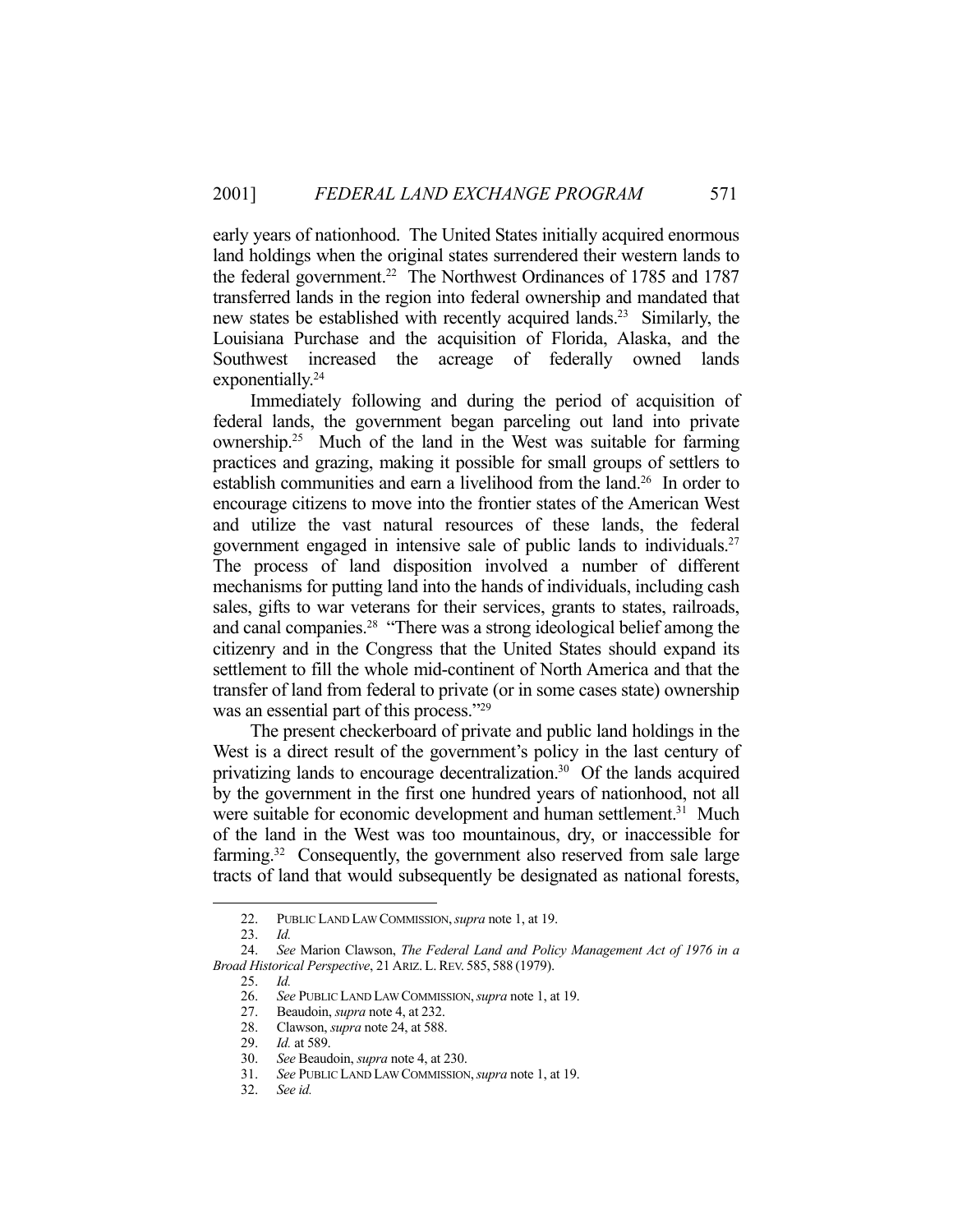parks, and public rangelands.<sup>33</sup> Millions of acres have been set aside since the first acts of land reservation by the government, beginning with the establishment of Yellowstone National Park in 1872 and continuing through the Forest Reserve Act in 1981.34 Furthermore, the Taylor Grazing Act of 1934 had an effect on land ownership by eliminating the widespread practice of selling land to individuals and establishing public grazing districts.35 Problems between federal land management agencies and private landholders were thus inevitable given the patchwork pattern of land holdings in the West after the reservation of land for public uses.36

 The Pacific Northwest, in particular, has been the subject of numerous conflicts over the management of public lands that are set amidst huge parcels of forest owned by timber companies.<sup>37</sup> In the 1860s, in order to build a railroad from the Great Lakes to Puget Sound on the Pacific, Congress granted the Northern Pacific Railway every other square mile of land extending anywhere from twenty to forty miles from the railroad right of way so that the company could sell the land to settlers in order to raise capital.<sup>38</sup> However, typically, the companies never did sell these lands and they remained tied up in corporate ownership.39 The lands at issue in land exchanges undertaken by the federal government in the 1990s are largely owned by Weyerhaeuser, Plum Creek, Boise Cascade, and other logging companies.<sup>40</sup>

 The Bureau of Land Management (BLM) and the Forest Service have used land exchanges in the Pacific Northwest and throughout the West as a way to consolidate holdings in order to implement resource management programs.<sup>41</sup> Historically, both agencies tended to buy land through cash exchanges, but beginning in the 1980s when funds available for outright purchase began to diminish, the agencies increasingly turned to exchanges as a way to acquire lands.<sup>42</sup> According to the General Accounting Office, "Since 1981, the agencies have used

1

42. *Id.* 

 <sup>33.</sup> *See id.*

 <sup>34.</sup> Clawson, *supra* note 24, at 589.

 <sup>35.</sup> *See* Beaudoin, *supra* note 4, at 230.

 <sup>36.</sup> *See id.* at 229-31.

 <sup>37.</sup> *See* Janine Blaeloch & George Draffan, *A Way to End Land Exchange Inequities*, SEATTLE TIMES GUEST EDITORIAL, Dec. 21, 1998.

 <sup>38.</sup> *Id.*

 <sup>39.</sup> *Id.*

 <sup>40.</sup> *Id.*

 <sup>41.</sup> *See* GENERAL ACCOUNTING OFFICE, REPORT TO THE RANKING MINORITY MEMBER, COMMITTEE ON RESOURCES, HOUSE OF REPRESENTATIVES, BLM AND THE FOREST SERVICE: LAND EXCHANGES NEED TO REFLECT APPROPRIATE VALUE AND SERVE THE PUBLIC INTEREST, 7 (June 2000) [hereinafter GAO REPORT].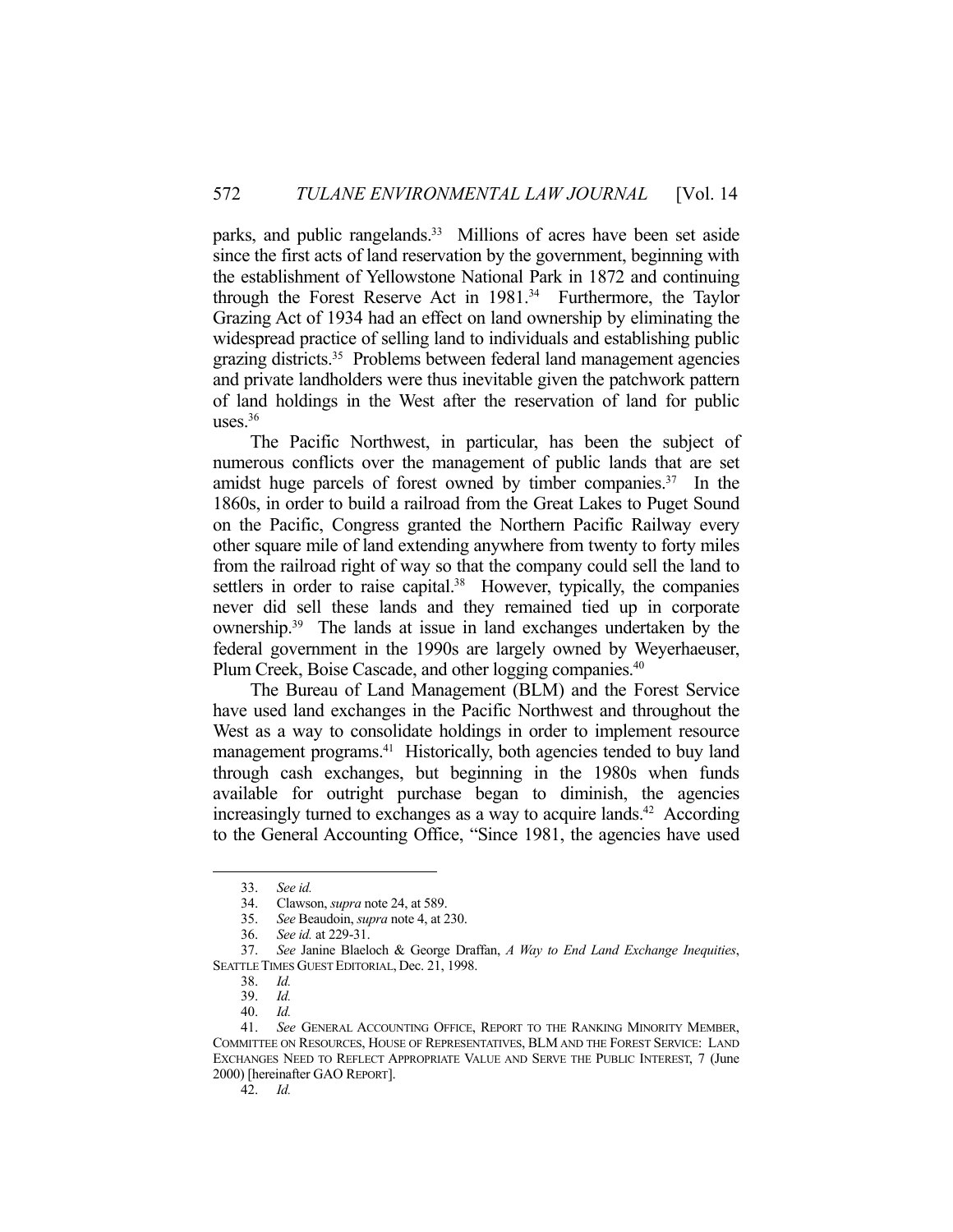exchanges to dispose of fragmented parcels of land and to consolidate land ownership patterns to promote more efficient management of land and resources."43 In carrying out these land exchanges, however, the agencies have failed to meet the essential statutory requirements authorizing exchanges.44

#### *A. Statutory Requirements for Federal Land Exchanges*

 Both the BLM and the Forest Service are authorized under federal law to engage in land exchanges with private landholders.<sup>45</sup> In 1976, Congress enacted the Federal Land Policy and Management Act (FLPMA) in order to define the broad policy objectives of the government's land management programs.<sup>46</sup> Due to the increased size and diversity of public land holdings at that time, a comprehensive management scheme was necessary to effectuate the policies of the government regarding the use and conservation of natural resources, rangelands, and forests.<sup>47</sup> FLPMA requires that the agencies implement land use planning in a way that serves the national interest and provides for both wildlife habitat and recreational use by humans.<sup>48</sup> Additionally, both agencies are authorized to make trades of federal land if it is determined that the public interest will be best served by disposition of a certain parcel.49 Land exchanges fall within the agencies' authority to dispose of lands so long as the exchange conforms to the broader framework of the land use policies of the agencies.<sup>50</sup>

 The Federal Land Exchange Facilitation Act of 1988 (FLEFA) amended FLPMA to better

facilitate and expedite land exchanges by providing more uniform rules pertaining to land appraisals and by establishing procedures for resolving appraisal disputes. In proceeding with a land exchange, the agencies must determine that the estimated values of the federal and non-federal lands are

 <sup>43.</sup> *Id.* at 7.

*Id.* at 16.

 <sup>45.</sup> PUBLIC LAND LAW COMMISSION, *supra* note 1, at 20-21.

The Bureau of Land Management is responsible for administration of more than 465 million acres of public domain lands that have not been set aside for particular uses; together with other lands, it administers over 60 percent of all Federal lands. . . . About one-fourth of the Federal lands are administered by the Forest Service. Most of this is 160 million acres of public domain under its control in the West.

*Id.*

 <sup>46. 43</sup> U.S.C. §§ 1701-1785 (1994); *see also* Beaudoin, *supra* note 4, at 234.

 <sup>47.</sup> Beaudoin, *supra* note 4, at 234.

 <sup>48. 43</sup> U.S.C. § 1701(a)(8) (1994).

 <sup>49.</sup> *Id.* § 1701(a)(1).

 <sup>50. 43</sup> C.F.R. § 2200.0-6(b) (1999).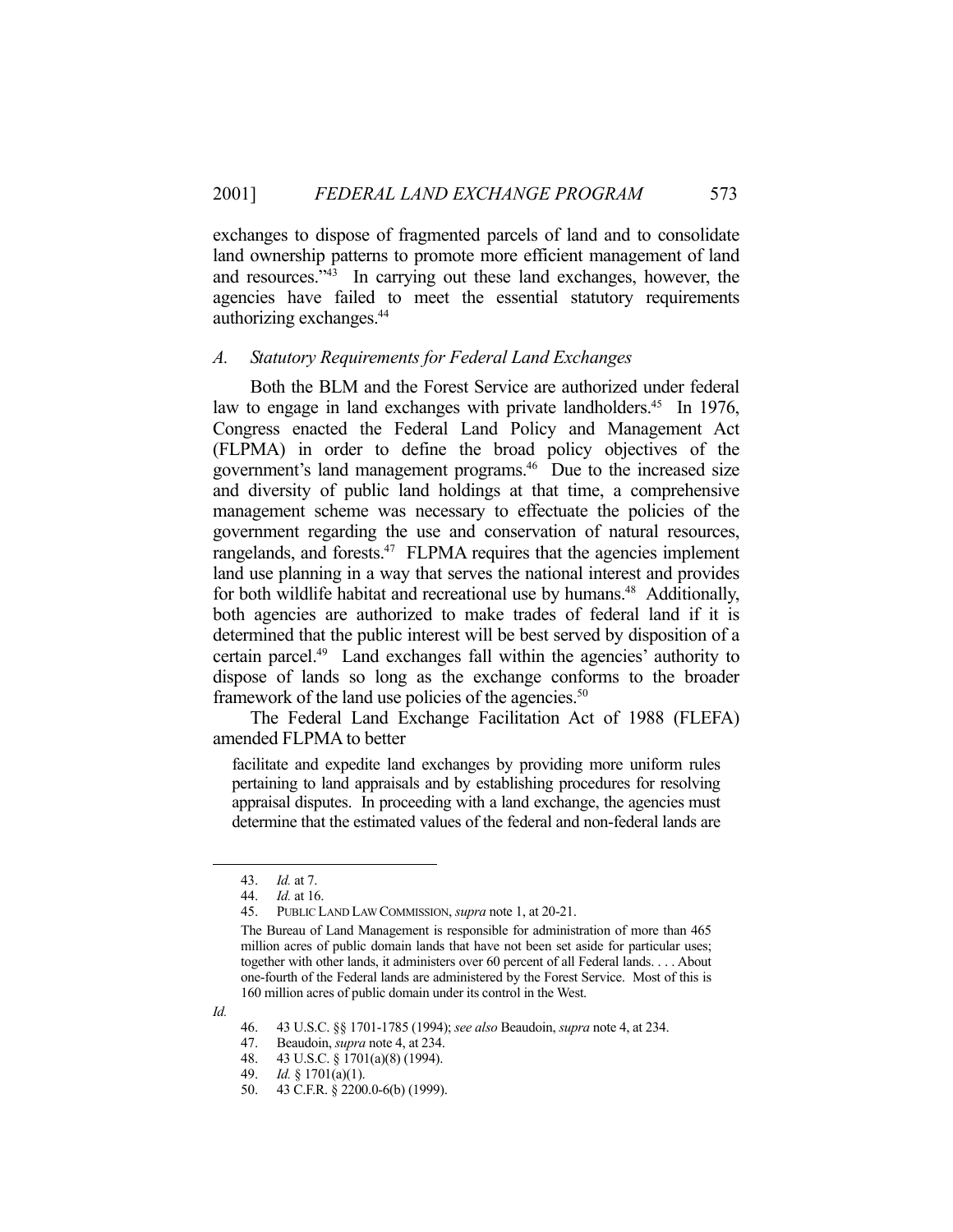equal or approximately equal, that the public interest is well-served, and that other [specific] requirements are met.<sup>51</sup>

Though both the BLM and the Forest Service are authorized to engage in land exchanges, each agency's regulations governing exchanges differ somewhat due to their distinct policy objectives.<sup>52</sup>

#### *B. BLM Exchanges*

 The BLM carries out all land exchanges involving public domain lands and federally owned mineral estates.<sup>53</sup> As an agency of the Department of Interior, the BLM must undertake a series of steps to complete a land exchange with a private party.<sup>54</sup> Initially, the BLM must identify those lands that will be exchanged to determine that all the lands lie within the same state, since interstate land exchanges are permitted only with congressional approval.55 The BLM will assess the feasibility of the exchange once the nonfederal party to the exchange has prepared a formal proposal.<sup>56</sup> If it is determined that the proposal is consistent with the BLM's existing management plan, both parties to the exchange execute a nonbinding agreement to initiate an exchange.<sup>57</sup> A public notice and comment period in the weeks following the exchange agreement is required to allow for suggestions and complaints from affected parties.<sup>58</sup> The BLM then undertakes an appraisal of the lands to be exchanged, as mandated by FLPMA.<sup>59</sup> Section 206(b) of FLPMA states:

The values of the lands exchanged by the Secretary under this Act ... either shall be equal, or if they are not equal, the value shall be equalized by the payment of money to the grantor or to the Secretary . . . so long as payment does not exceed 25 per centum of the total value of the lands or interests transferred out of Federal ownership. The Secretary . . . shall try to reduce the amount of the payment of money to as small an amount as possible.<sup>60</sup>

In the instance that the federal land has a higher estimated value than the nonfederal land, the private party will make a payment to the agency in

1

57. *Id.* § 2201.1(c).

 <sup>51.</sup> GAO REPORT, *supra* note 41, at 7.

 <sup>52.</sup> Beaudoin, *supra* note 4, at 235.

 <sup>53.</sup> *Id.* at 236.

 <sup>54.</sup> *Id.* at 236-37.

 <sup>55.</sup> *Id.* at 236.

 <sup>56. 43</sup> C.F.R. § 2201.1(b) (1999).

 <sup>58.</sup> Beaudoin, *supra* note 4, at 237.

 <sup>59.</sup> *Id.* at 237-38.

 <sup>60. 43</sup> U.S.C. § 1716(b) (1994).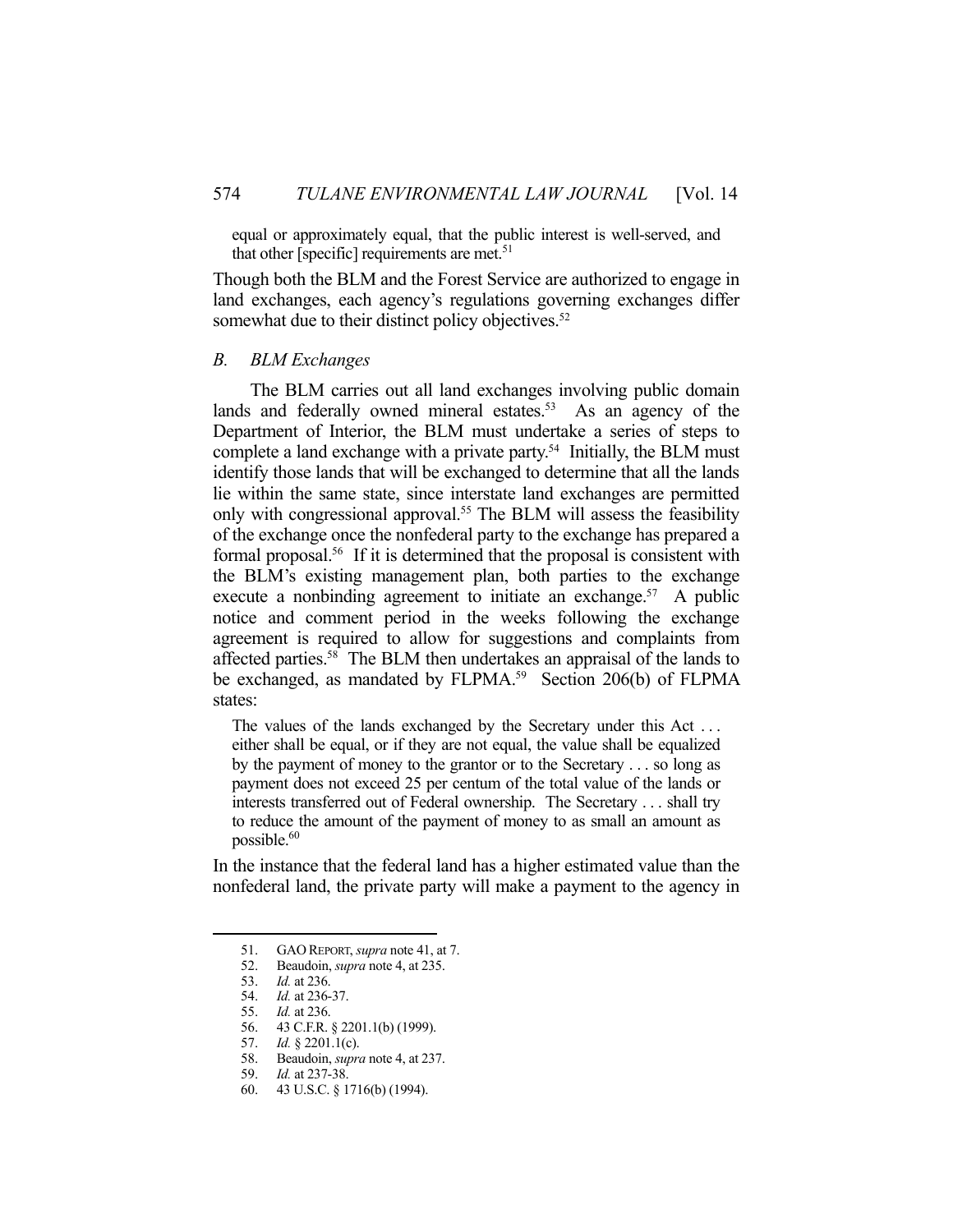order to equalize the exchange. $61$  This payment is then deposited into the Federal Treasury. $62$  In the alternative, if the land held by the private party is estimated to be of higher value, the agency may use appropriated funds to equalize the exchange. $63$  Provided all parties agree, the cash equalization payment may be waived in either instance so long as the total payment is no more than three percent of the federal land's value or  $$15,000$ , whichever sum is less.<sup>64</sup>

 The BLM's appraisal of the land to be exchanged requires a determination of the market value of the lands based on the "highest and best use" of the property.<sup>65</sup> Market value is based on what the property would be worth if sold by a nonfederal party in a common market. 66 FLPMA also mandates that appraisal standards used by the agencies in the exchange "reflect nationally recognized appraisal standards, including to the extent appropriate, the Uniform Appraisal Standards (UAS) for Federal Land Acquisitions."67

 In addition to the statutory provisions requiring that the estimated value of lands must be approximately equal, the BLM, as well as the Forest Service, may not approve a land exchange unless the trade adequately serves the public interest.<sup>68</sup> The agency must give consideration to "better Federal land management and the needs of the State and local people, including needs for lands for the economy, community expansion, recreation areas, food, fiber, minerals and fish and wildlife."69 In making this determination regarding the various local interests at stake, the agency must show that the benefits acquired by the public as a result of the exchange will be equal to or greater than if the agency had not traded the federal lands.<sup>70</sup> "The decision-maker must balance whether the resource values and public objectives are better served through ownership and management of the nonfederal lands

<u>.</u>

INTERAGENCY LAND ACQUISITION CONFERENCE, UNIFORM APPRAISAL STANDARDS FOR FEDERAL LAND ACQUISITIONS 4 (1992).

 <sup>61.</sup> Beaudoin, *supra* note 4, at 238.

 <sup>62.</sup> GAO REPORT, *supra* note 41, at 8.

 <sup>63.</sup> *Id.*

 <sup>64.</sup> *Id.*

 <sup>65. 43</sup> C.F.R. § 2201.3-2(a)(1)-(2) (1994).

 <sup>66.</sup> *Id.*

 <sup>67. 43</sup> U.S.C. § 1716(f)(2) (1994). According to the UAS, market value is

the amount ... for which in all probability the property would be sold by a knowledgeable owner willing but not obligated to sell to a knowledgeable purchaser who desired but is not obligated to buy. In ascertaining that figure, consideration should be given to all matters that might be brought forward and reasonably given substantial weight in bargaining by persons of ordinary prudence.

 <sup>68.</sup> *See* GAO REPORT, *supra* note 41, at 9.

 <sup>69. 43</sup> U.S.C. § 1716(a) (1994).

 <sup>70.</sup> *Id.*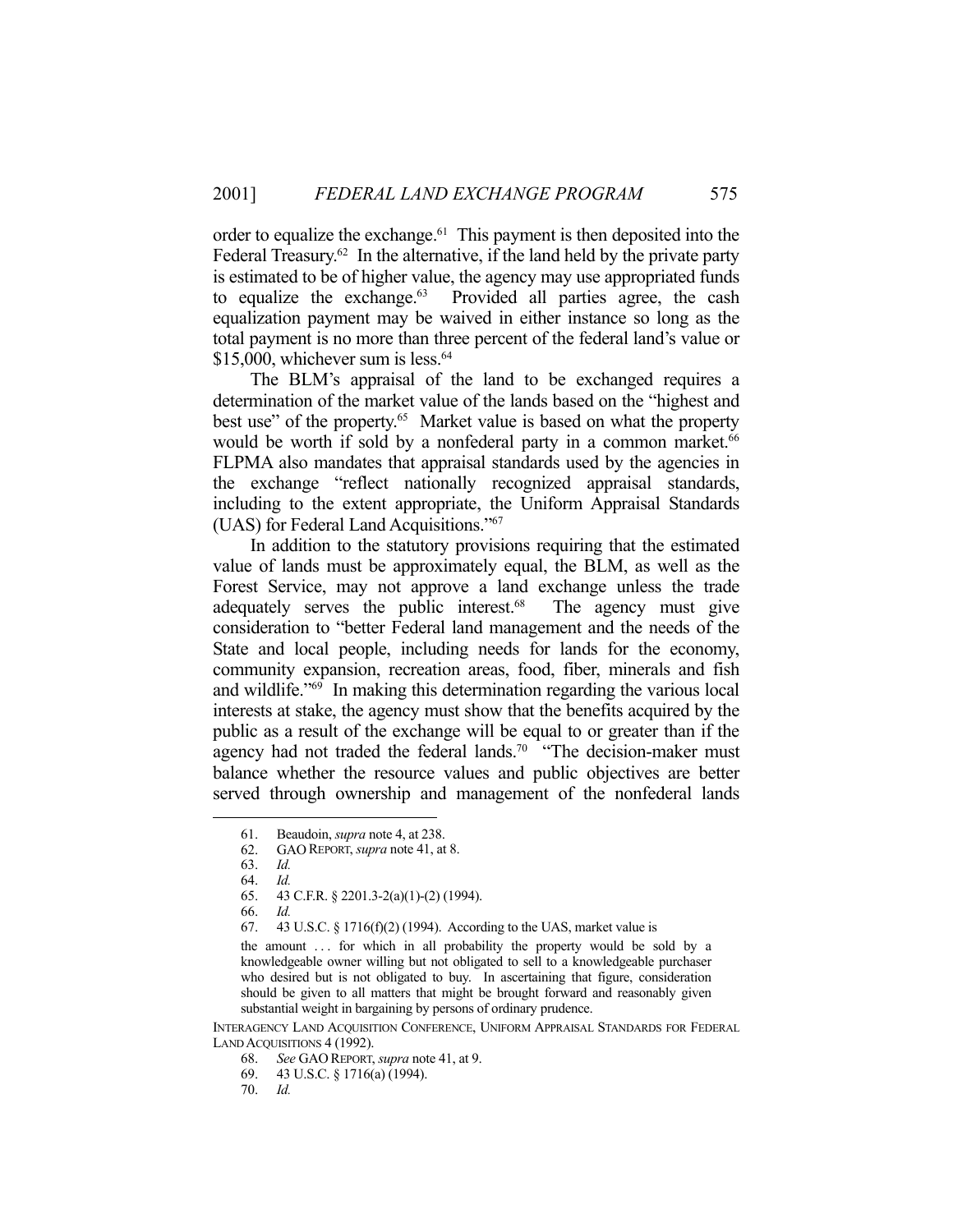versus the resource value and public objectives that are served by maintaining control of the federal lands BLM has identified for possible exchange."71 The agency official must explain how the public interest will in fact be served in the final written approval of the exchange.<sup>72</sup>

 The BLM also has limited authority to engage in outright selling of federal land parcels if the agency determines that a particular land use objective can only be accomplished through a sale as opposed to a trade.73 Examples of circumstances in which FLPMA permits the BLM to make land sales include: (1) if the land is not suitable for management by a federal agency, (2) if ownership no longer serves the land use objectives of the agency, or (3) if transfer to nonfederal ownership will accomplish important goals related to the public interest that cannot be achieved through federal ownership.<sup>74</sup> The requirements for sale of federal lands are more stringent than agency trades and demand that the land in question be offered through a competitive bidding process.<sup>75</sup> Only if the BLM determines that specific equity or policy considerations make other methods of sale necessary, may the agency circumvent the bidding process (by giving preference to current users or adjoining landowners).<sup>76</sup>

#### *C. Forest Service Land Exchanges*

 A major difference between the statutory provisions authorizing land exchanges for the Forest Service, in contrast with the BLM, is that the Forest Service may not engage in any land sales.77 The Forest Service must undertake the same process as the BLM in executing a land exchange, including the Agreement to Initiate (ATI), a public notice and comment period, a fair market value appraisal of the federal lands in question, and consideration of whether the public will benefit from the exchange.78 The Forest Service is governed by both FLPMA and the National Forest Management Act (NFMA) and must carry out land exchanges in conformity with the multiple-use, sustained yield policy objectives contained in these Acts.79

<u>.</u>

78. *See* Beaudoin, *supra* note 4, at 240-41.

 <sup>71.</sup> Beaudoin, *supra* note 4, at 238.

 <sup>72. 43</sup> C.F.R. § 2201.7-1(a) (1999).

 <sup>73. 43</sup> U.S.C. § 1713(a) (1994).

 <sup>74.</sup> *Id.*

 <sup>75.</sup> GAO REPORT, *supra* note 41, at 10.

 <sup>76.</sup> *Id.*

 <sup>77.</sup> *Id.*

 <sup>79.</sup> *See id.* at 240. The Multiple-Use, Sustained-Yield Act of 1960 initially gave the Forest Service authority to implement management plans in conjunction with a diverse range of uses. *Id.*; 16 U.S.C. §§ 528-31 (1994). The statutory regulations governing land exchanges by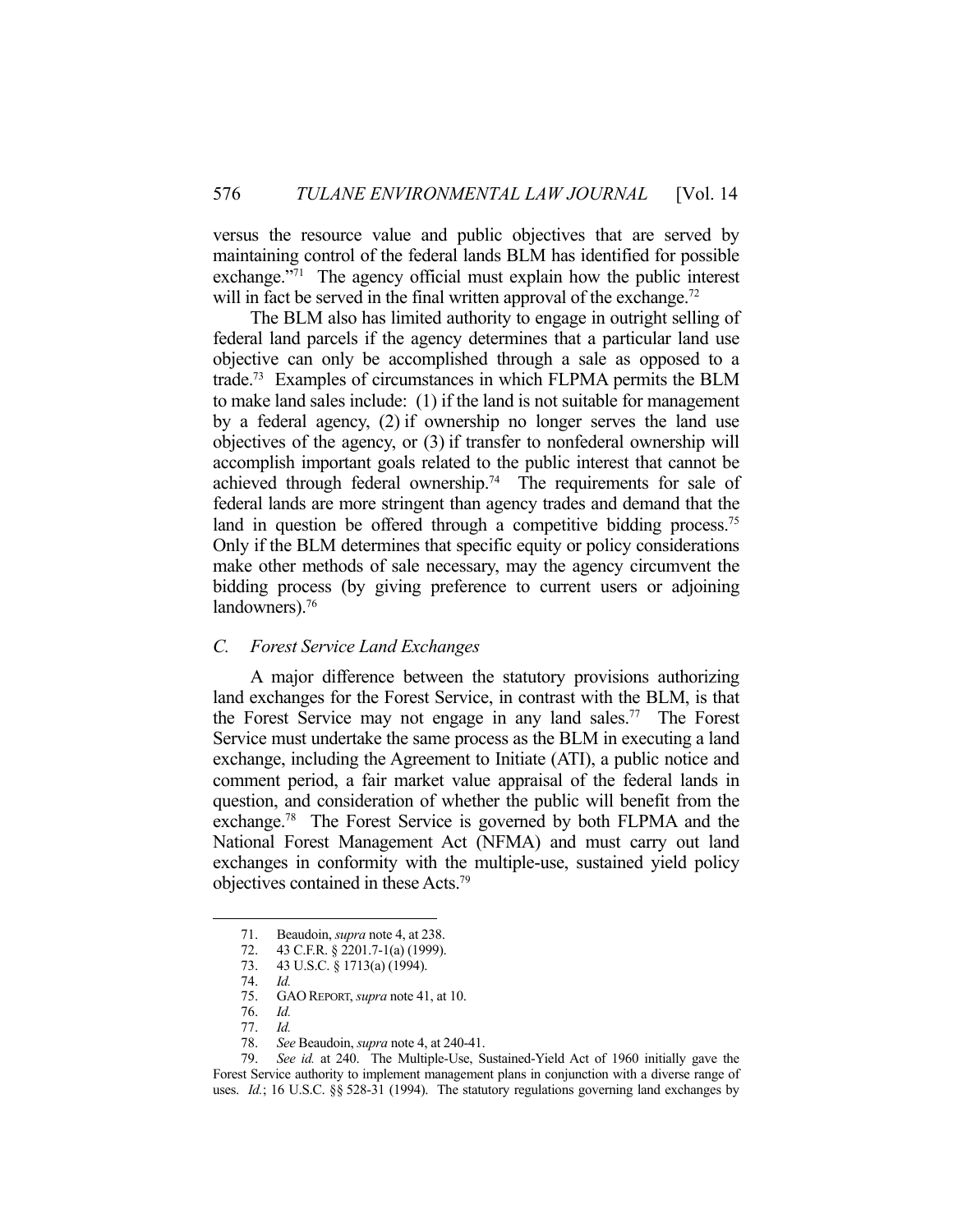#### *D. Other Statutory Requirements for Land Exchanges*

 In addition to the applicable provisions of FLPMA governing appraisal values and the balance of public interests, the Act requires compliance with other specific regulations. $80$  The lands in question must be within the same state, titles to the land must be exchanged immediately, land exchanged must be within the boundaries of the land systems established by Congress, such as a national park or monument, and must be immediately reserved for exclusive use in that system.<sup>81</sup> Both agencies may also utilize third parties to facilitate the exchange.<sup>82</sup> Nonfederal parties may put valuable properties on the market.<sup>83</sup> Thirdparty facilitators may be able to purchase those properties and then hold them until the agency is prepared to complete the exchange.<sup>84</sup> These facilitators can identify multiple parcels of federal or nonfederal lands and consolidate these lands into an assembled package in order to complete multiple exchanges over a certain period of time.<sup>85</sup>

 Lastly, the land exchange process must also comply with regulations promulgated under the National Environmental Policy Act (NEPA) to ensure that the agencies have conducted an adequate assessment of the environmental impacts of an exchange.<sup>86</sup> Whether a land exchange is determined to be a "major federal action" requiring an Environmental Impact Statement (EIS), or whether the initial Environmental Assessment (EA) indicates that the exchange will not have a "significant effect on the human environment," for the exchange to undergo the formal NEPA process means that the agencies are more accountable to the public.87

 87. The EA is conducted by the federal agency to determine whether a more detailed EIS will have to be prepared. 40 C.F.R. § 1508.9 (1999). In the alternative, if there is a "finding of no significant impact" (FONSI), the EIS process is circumvented. *Id.* § 1508.9(a)(1)-(3) (1999). An EIS is required for any "major federal action" which "significantly affects the quality of the human environment." 42 U.S.C. § 4332(C) (1994). A "major federal action" is one in which the federal government is responsible in large part for the financing, oversight, and approval of a project. 40 C.F.R. § 1508.18. In order to determine whether the action is significant, the effect

the Forest Service are the Forest and Rangeland Renewable Resources Planning Act, known as National Forest Management Act, 16 U.S.C. §§ 1600-1687 (1994) and FLPMA, 43 U.S.C. §§ 1701-1785 (1994).

 <sup>80.</sup> GAO REPORT, *supra* note 41, at 10.

 <sup>81.</sup> *Id.*

 <sup>82.</sup> *Id.* at 10.

 <sup>83.</sup> *Id.*

 <sup>84.</sup> *Id.*

 <sup>85.</sup> *Id.*

 <sup>86. 42</sup> U.S.C. §§ 4321-4370(d) (1994). Under NEPA, the BLM is required to conduct an environmental analysis upon signing the agreement to initiate the exchange, pursuant to 43 C.F.R. § 2200.0-6(h) (1999). The Forest Service is likewise mandated to conduct an environmental analysis pursuant to 36 C.F.R. § 254.3(g) (1999).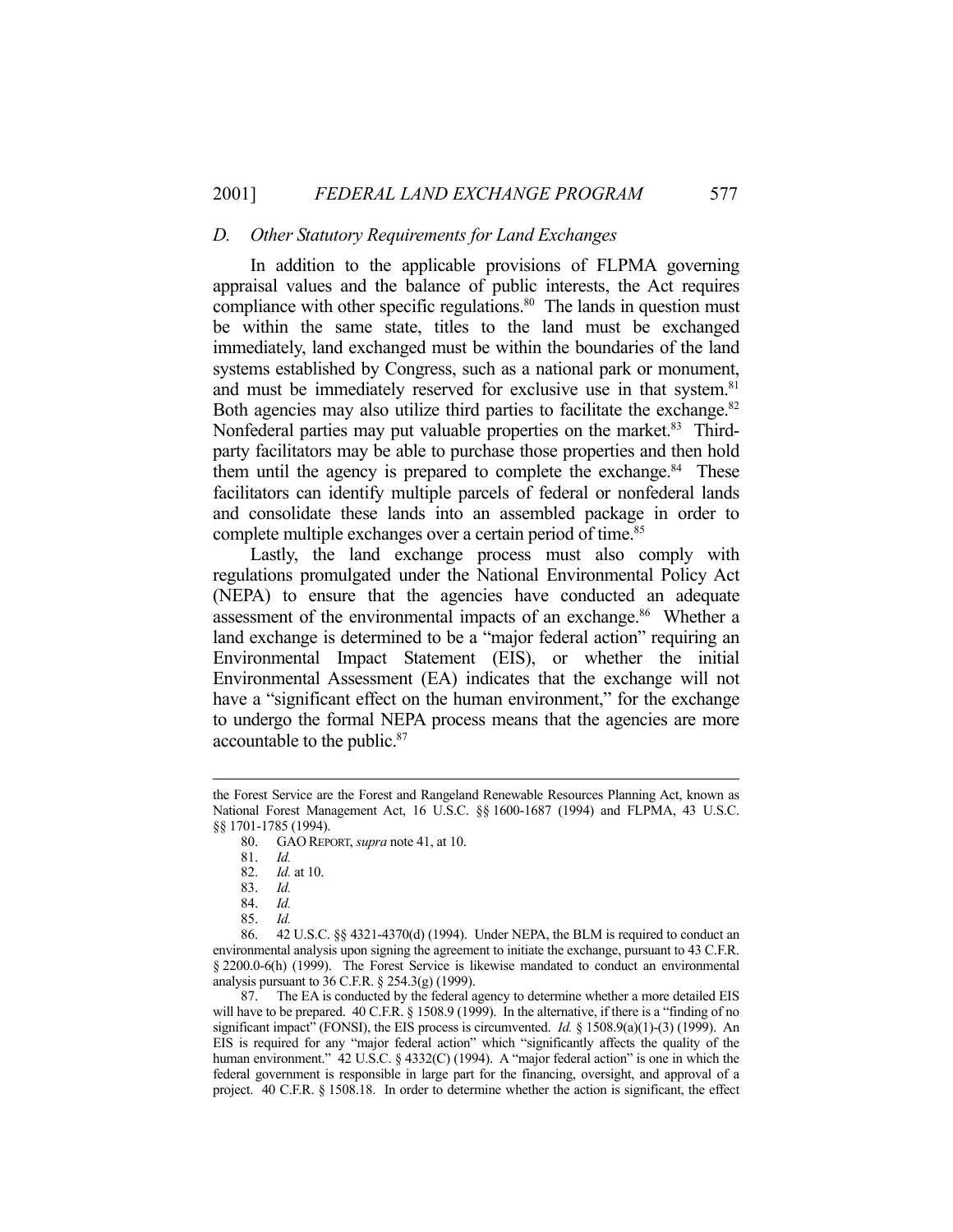NEPA benefits the process by forcing the parties involved in a federal land exchange to investigate the consequences the exchange will have on the public lands. The general effect of NEPA on the land exchange process has been to alert the parties to potential problems associated with a specific exchange, as well as provide a mechanism for allocation of environmental responsibility.88

Under NEPA, the identification of alternatives to the land exchange is particularly important in instances where there are conflicts over the use of lands to be traded. Consideration of alternatives means that the agency is forced to "take a hard look" at both the adverse environmental effects of the exchange as well as the interests being served.<sup>89</sup>

# III. CURRENT CONTROVERSY IN THE FEDERAL LAND EXCHANGE **DEBATE**

#### *A. General Accounting Office Findings*

 Although environmentalists and citizen groups have long attempted to raise public awareness of the flaws inherent in the land exchange process, it was the General Accounting Office's examination of the land exchange process, released to the public in July 2000, that prompted national concern.90 Between April 1999 and April 2000, the GAO assessed a total of fifty-one land exchanges, twenty-five by the Forest Service and twenty-five by the BLM, predominantly in Western states.<sup>91</sup> The report disclosed that fifteen of the exchanges reflected the most serious problems with the land exchange process.<sup>92</sup> In brief, the GAO found two major flaws with the system: (1) Due to the use of inconsistent appraisal techniques, agencies have typically given fair market value to the nonfederal land they acquire while simultaneously devaluing federal lands; and (2) the agencies have engaged in land exchanges that do not serve the public interest.<sup>93</sup> Furthermore, the GAO report also highlighted a controversial issue regarding the BLM's sale of

on the environment is analyzed according to both the context of the action and it's intensity. *Id.* § 1508.27(a).

 <sup>88.</sup> Beaudoin, *supra* note 4, at 249.

 <sup>89.</sup> *See* Muckleshoot Indian Tribe v. United States Forest Serv., 177 F.3d 800, 814 (9th Cir. 1999). "We conclude that in this case, the Forest Service failed to take the necessary hard look at the environmental impacts of the exchange and similarly failed to consider adequate alternatives to the proposed exchange." *Id.*

 <sup>90.</sup> *Let's Make a Land Deal*, WASH. POST EDITORIAL, July 15, 2000, at A20 ("[A]ccording to a General Accounting Office report released this week, the land-exchange program has shortchanged taxpayers by millions of dollars by undervaluing federal land or overvaluing private land in some of its deals.").

 <sup>91.</sup> *See* LAND EXCHANGE UPDATE, *supra* note 20, at 1.

 <sup>92.</sup> *Id.*

 <sup>93.</sup> *See* GAO REPORT, *supra* note 41, at 4.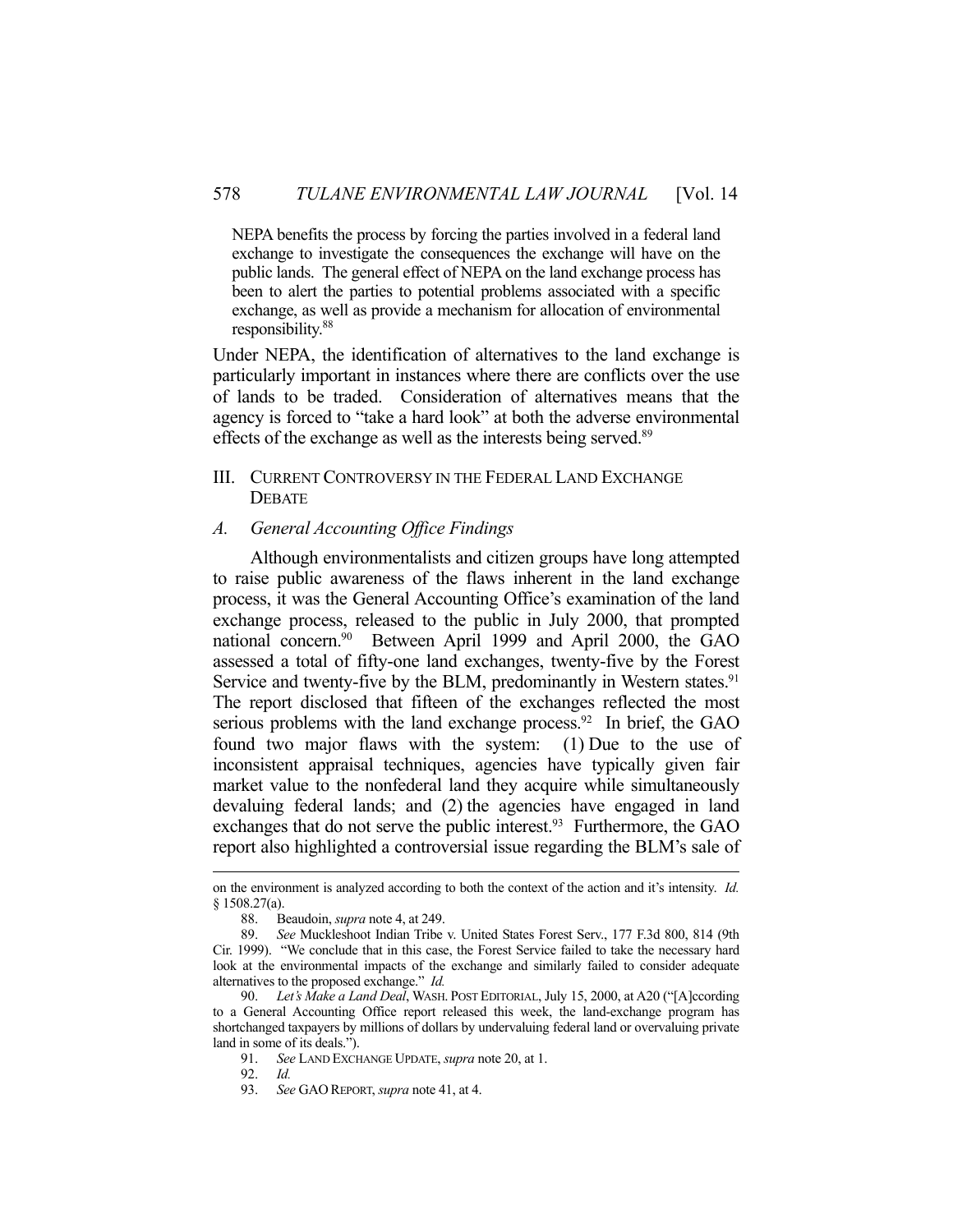public lands and subsequent deposit of the funds into escrow accounts to be used for acquiring other parcels of nonfederal land, often through the use of third-party facilitators. $94$  Although the BLM contests that it does have the authority to retain the proceeds from these sales, the GAO claims that the practice is illegal and all profits must go directly into the Federal Treasury.95

 The GAO report described in detail a number of specific land exchanges where both faulty appraisals and questionable public benefits were at issue.<sup>96</sup> Many of these exchanges had previously been contested in the general press by environmental watchdog groups fearing development on or near areas of scenic and cultural value.<sup>97</sup> The GAO detailed one exchange in Nevada by the BLM where the nonfederal party acquired seventy acres of federal land at a value of \$763,000 but was able to resell the parcel that same day for  $$4.6$  million.<sup>98</sup> The same company also acquired forty more acres from the BLM for a price of \$504,000 and resold the land for \$1 million on the same day.<sup>99</sup> As the GAO noted, "Such large and quick profits raise questions about the adequacy of the exchange valuation."100

1

example after example in which the public came up short either during the process or in the end result. . . . In Arizona, a Bureau of Reclamation appraiser documented that the public was about to be cheated out of at least \$8 million in a trade with a developer. The appraiser was fired and the deal sailed through.

Deborah Nelson, Jim Simon, Eric Nalder & Danny Westneat, *Trading Away the West: Mining Company Has Close Ties with Government in Proposed Land Exchange, Part I: The Corporations*, SEATTLE TIMES, Sept. 27, 1998 [hereinafter Nelson et al., *Trading Away the West: Mining Company*]. The *Times* disclosed that Phelps Dodge Corporation paid the salaries of the BLM officials responsible for giving the mining company 20,600 acres of land to operate openpit copper mines on land sacred to the San Carlos Apache Indian Tribes. In addition to the environmental concerns over the waste produced by the mines, area residents and environmentalists questioned the fact that the government received only 4600 acres of recreational land in exchange. *Id.*

98. GAO REPORT, *supra* note 41, at 19.

99. *Id.*

100. *Id.*

 <sup>94.</sup> *Id.*

 <sup>95.</sup> *Id.* at 23.

 <sup>96.</sup> *See id.* at 28-33.

 <sup>97.</sup> *See, e.g.*, *Scandal Ridden Snowbasin Exchange Is Completed*, Western Land Exchange Project, http://www.westlx.org/news.htm (last updated Apr. 28, 2001) (describing how Save Our Canyons, an environmental group opposed to the development of the Wasatch Front in Utah, was unable to successfully challenge the Forest Service's Snowbasin Land Exchange. The exchange will permit a Utah developer to expand his holdings on ski resort property by acquiring adjacent public lands); Deborah Nelson, Jim Simon, Eric Nalder & Danny Westneat, *Trading Away the West: How the Public Is Losing Trees, Land, and Money. Weyerhaeuser Gets Forest Land, but What Do the Taxpayers Get?*, SEATTLE TIMES, Sept. 27, 1998, at A1 [hereinafter Nelson et al., *Trading Away the West: Weyerhaeuser*]. The *Times* found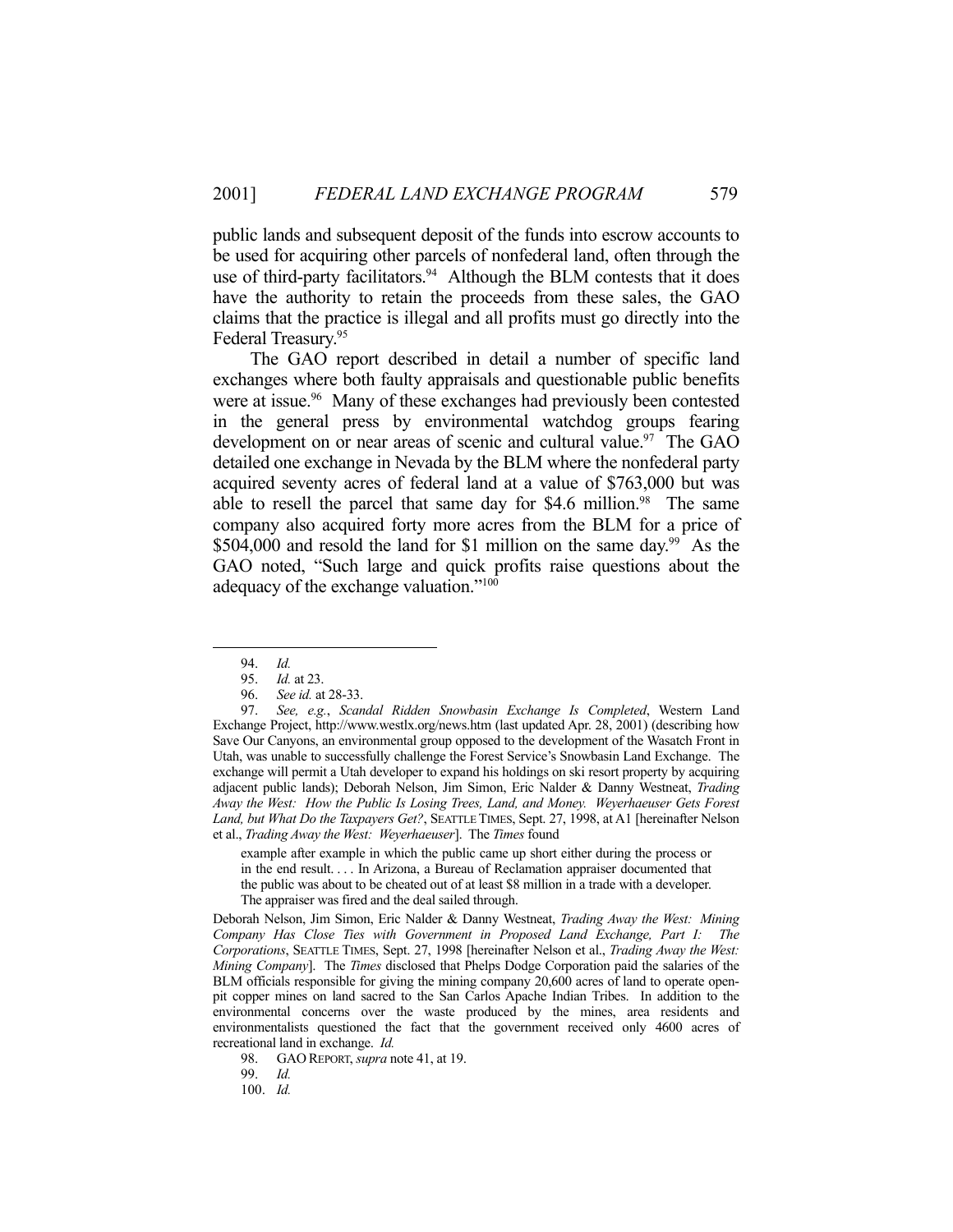The Cache Creek Management Area Land Exchange in California, ongoing for the last ten years, was initiated to acquire nonfederal lands to provide a protected habitat for the bald eagle.101 However, the BLM never specifically described the parcels of land to be exchanged, as required under FLPMA, nor did it identify the public benefits gained in the acquisition of the specific nonfederal lands.102 Nonetheless, it completed over forty transactions in which it exchanged more than  $20,300$  acres of federal land while acquiring only  $4800$  acres.<sup>103</sup> Because the lands were not specifically identified, it was not clear that the goals of acquiring lands for an eagle habitat were achieved through the exchange or if the benefits of the nonfederal lands matched or exceeded those of the lands conveyed by the BLM.104

#### *B. The Huckleberry Land Exchange*

 The Huckleberry Land Exchange was also cited in the GAO Report for failing to adequately consider the public interest.<sup>105</sup> The checkerboard pattern of land ownership in the Pacific Northwest has meant that federal agencies cannot effectively manage the federal lands and resources in this region.<sup>106</sup> The nineteenth-century land grants given to North Pacific Railroad to encourage western development were eventually sold to timber companies resulting in a system of "messy, intermingled ownership."107 Forest Service officials for the Mount Baker-Snoqualmie National Forest completed their exchange with Weyerhaeuser in March 1998 but were quickly confronted with opposition from environmentalists who were disturbed by the inequities of the exchange.108 At first glance, the land exchange appeared to transfer enormous tracts of private forestland into federal ownership in order to augment resource management schemes in the area.<sup>109</sup> The Forest Service swapped 4300 acres of land on Huckleberry Mountain for 30,000 acres of Weyerhaeuser forest.110 Although the lands exchanged were estimated to be approximately equal, critics argued that the Forest Service appraisers failed to account for the poor quality of the lands, a factor that could have reduced the value of the land by as much as ten

 <sup>101.</sup> *See id.* at 20.

 <sup>102.</sup> *Id.*

 <sup>103.</sup> *Id.*

 <sup>104.</sup> *Id.*

 <sup>105.</sup> *Id.*

 <sup>106.</sup> *See* Nelson et al., *Trading Away the West: Weyerhaeuser*, *supra* note 97.

 <sup>107.</sup> *Id.*

 <sup>108.</sup> *Id.*

 <sup>109.</sup> *See id.*

 <sup>110.</sup> *Id.*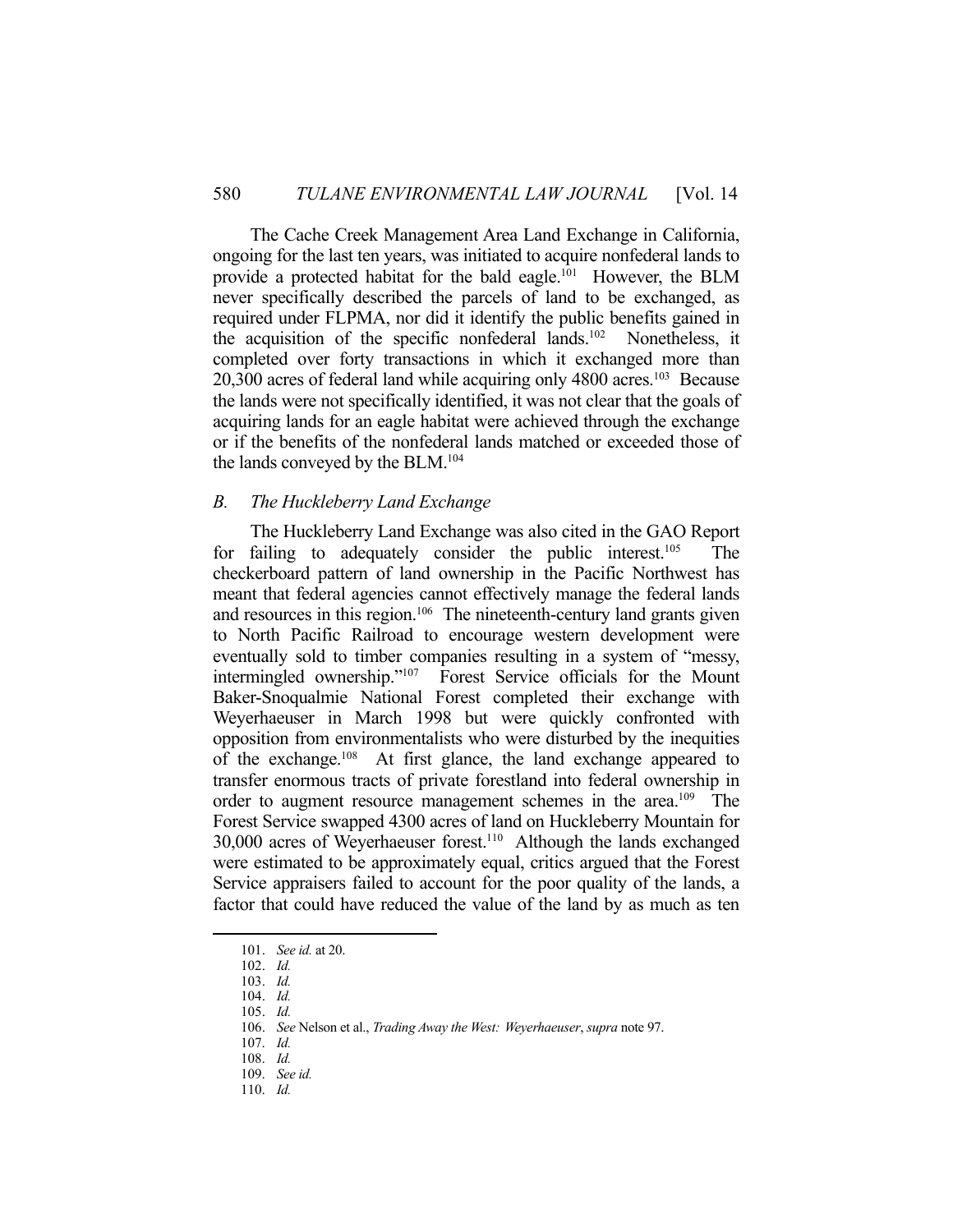million dollars.<sup>111</sup> In fact, of the 30,000 acres acquired by the Forest Service, 18,000 are in the lowest category of growth recognized by the timber industry.112 "Some is high-elevation clear-cut planted with seedlings that struggle to grow inches a year. An additional 3000 acres are too hostile to grow trees at all."113 The Forest Service entered into the exchange with Weyerhaeuser, in part, to acquire more parcels of old growth forest necessary for protecting endangered wildlife.114 Yet the old growth is mostly in small patches, interspersed among logging roads, and clear-cut slopes.<sup>115</sup>

 In addition to the poor quality of the lands acquired by the Forest Service in the Huckleberry Exchange, the appraisal resulted in a considerable discount to Weyerhaeuser as well as an undervaluation of the land conveyed by the Forest Service.<sup>116</sup> Independent appraisers who were consulted to review the exchange revealed that Weyerhaeuser had been given what amounted to a multimillion dollar break, at the expense of taxpayers.117 These appraisers were concerned by the low values given to the Forest Service's timber and the corresponding high values given to the arguably poor quality lands offered by the timber company.<sup>118</sup> Upon review, the estimates were not grounded on any uniform appraisal basis, "even the most basic statistics—how many trees were on the Forest Service land—appeared to be based on inadequate field checking."119 However, because the deeds had already been transferred when independent appraisers discovered the inequities of the exchange, environmental groups were hard-pressed to challenge the initial appraisals.120 Furthermore, the Forest Service did not disclose to the public the details of the appraisal until the trade was completed.<sup>121</sup>

 The Ninth Circuit rejected the Huckleberry Land Exchange on the grounds that the Forest Service failed to comply with the statutory provisions governing federal land exchanges.122 The court criticized the Forest Service's "lopsided" analysis of the exchange because the EIS only contained statements highlighting the benefits of the exchange and

<u>.</u>

 122. *See* Muckleshoot Indian Tribe v. United States Forest Serv., 177 F.3d 800, 815 (9th Cir. 1999).

 <sup>111.</sup> *Id.*

 <sup>112.</sup> *Id.*

 <sup>113.</sup> *Id.*

 <sup>114.</sup> *Id.* 115. *Id.*

 <sup>116.</sup> *Id.*

 <sup>117.</sup> *Id.*

 <sup>118.</sup> *Id.*

 <sup>119.</sup> *Id.*

 <sup>120.</sup> *Id.*

 <sup>121.</sup> *Id.*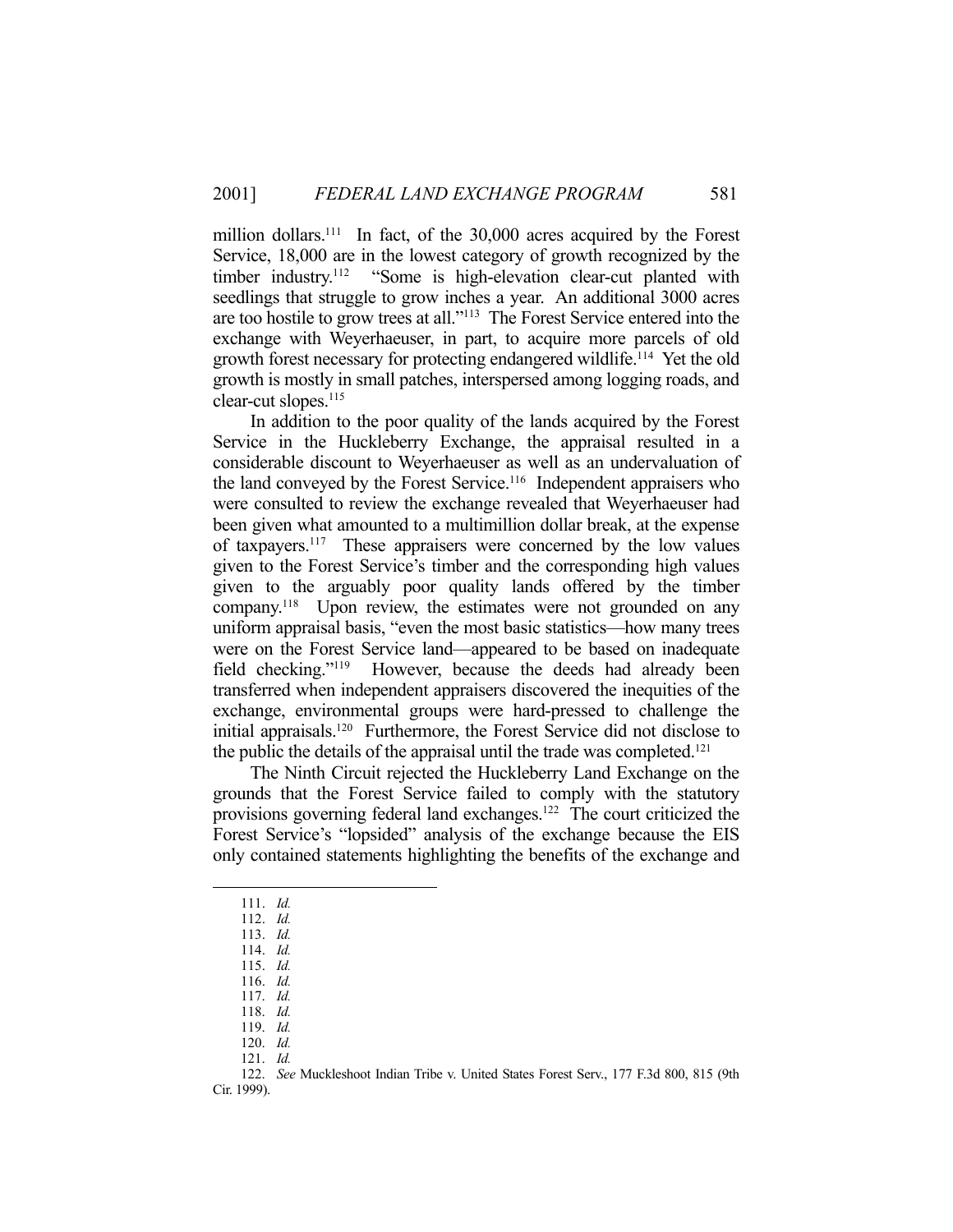did not address any of the potential problems associated with timber harvesting on the lands transferred to Weyerhaeuser, or on the adjacent lands.123

The Huckleberry EIS should have analyzed the cumulative effects of logging incident to this exchange upon that damaged watershed area in conjunction with the other degradation mentioned in that document. . . . The EIS performed no such analysis. It fails to evaluate the near term impacts of Weyerhaeuser's logging of old growth timber in any meaningful fashion. . . . Moreover, the record reflects that the Forest Service was all but certain that the National Forest Lands in the upper Green River Basin would be included in the Plum Creek Exchange.... Given the virtual certainty of the transaction and its scope, the Forest Service was required under NEPA to evaluate the cumulative impacts of the Plum Creek transaction.<sup>124</sup>

 The court was dubious about whose interests were actually served by the exchange, faulting the Forest Service's failure to consider alternatives that conformed to its policy objectives and basic land use planning goals.125 The Forest Service could have placed deed restrictions on the land traded to Weyerhaeuser so that the lands would be managed under federal law standards rather than pursuant to the more flexible standards of state law.<sup>126</sup> FLPMA dictates that the agency "shall reserve such rights or retain such interests as are needed to protect the public interest or shall otherwise restrict the use of Federal lands to be exchanged, as appropriate."<sup>127</sup>

# *C. The Internal Dynamics of Agency Land Trades*

 Why would the Forest Service and the BLM intentionally undervalue public lands at the expense of taxpayers? Arguably, this results from the mutually dependent relationship between federal agencies and large corporations intent on acquiring valuable public lands for development. Due to the costly nature of the land exchange process, which may take years to complete, federal agencies must often rely on

 <sup>123.</sup> *Id.* at 810.

 <sup>124.</sup> *Id.* at 811-12. In the year before the Huckleberry EIS was made public, negotiations between the Forest Service and Plum Creek Timber Company were underway for an additional exchange of National Forest Lands in the Green River basin. Contrary to the district court's finding that the Plum Creek Exchange was too speculative for environmental analysis, the Ninth Circuit held that the exchange was "reasonably foreseeable" and should have been included in the EIS. *Id.* at 812.

 <sup>125.</sup> *See id.* at 813.

 <sup>126.</sup> *Id.*

 <sup>127.</sup> *Id.* at 814 (citing 36 C.F.R. § 254.3(h) (1999)).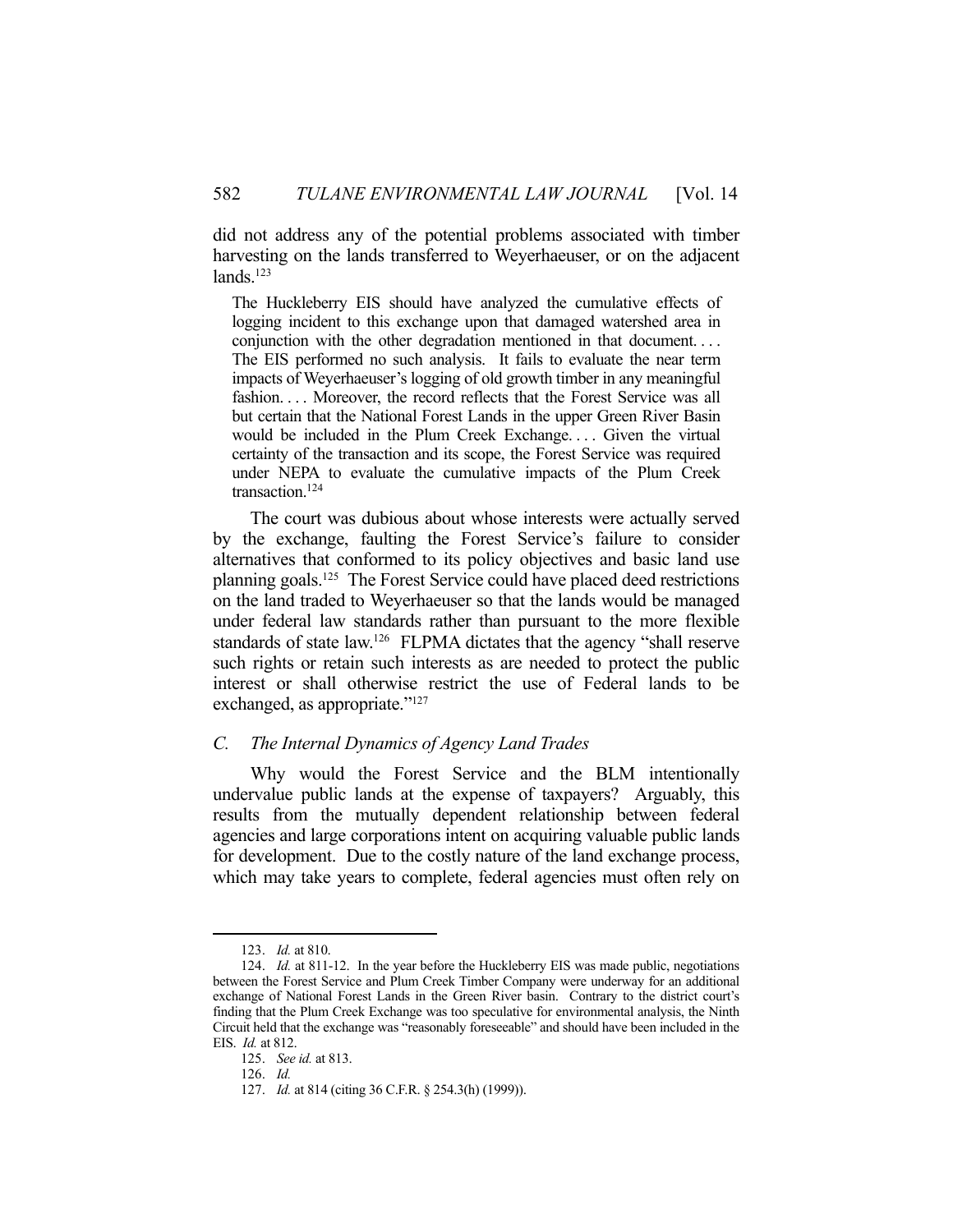corporations to cover the administrative costs of the exchange.128 Expenses incurred by the agency throughout the initial land surveillance and in the negotiating and appraisal stages require a substantial use of staff and financial resources.<sup>129</sup> Consequently, the agencies are often persuaded to accept the support of corporations, despite the fact that the impartiality of the federal officials is seriously compromised.130 The Phelps Dodge Land Exchange on the Arizona-New Mexico border is one clear example of how the "land trade business is an insider's game, with timber and mining companies often controlling the game board."<sup>131</sup> In this instance, the salaries of the BLM officials are being paid in part by Phelps Dodge.<sup>132</sup> The agreement between the parties stated that Phelps Dodge would compensate two agency officials but in reality, the money received is spread throughout the entire agency office.<sup>133</sup> More disturbing is the fact that Phelps Dodge contracted and paid private consultants to conduct an EIS on the land exchanges and proposed copper mines.134 Although regulations specify that the costs of consulting fees must be divided equally, corporations are abundantly aware that offering to pay for the entire process allows them considerably more bargaining power.<sup>135</sup> It is unlikely that an EIS prepared by a private consultant, supported directly by the corporation, will adequately assess the impacts of the project on local environmental conditions or give the required consideration to less harmful alternatives. Additionally, Phelps Dodge had a significant incentive to enter into the land swap, rather than simply lease the lands from the BLM.<sup>136</sup> Once the company gains ownership of the lands, they circumvent the federal mining regulations that apply to leased land but not to land owned by the company.137

# *D.* Desert Citizens v. Bisson

 In *Desert Citizens v. Bisson,* the Ninth Circuit overruled the district court's decision approving the BLM's appraisal of federal land in Imperial County, California that was exchanged for use as a landfill.<sup>138</sup>

 <sup>128.</sup> Nelson et al., *Trading Away the West: Mining Company*, *supra* note 97.

 <sup>129.</sup> *Id.*

 <sup>130.</sup> *Id.* 131. *Id.*

 <sup>132.</sup> *Id.*

 <sup>133.</sup> *Id.*

 <sup>134.</sup> *Id.*

 <sup>135.</sup> *Id.*

 <sup>136.</sup> *Id.*

 <sup>137.</sup> *Id.*

 <sup>138.</sup> *See* Desert Citizens Against Pollution v. Bisson, 231 F.3d 1172 (9th. Cir. 2000).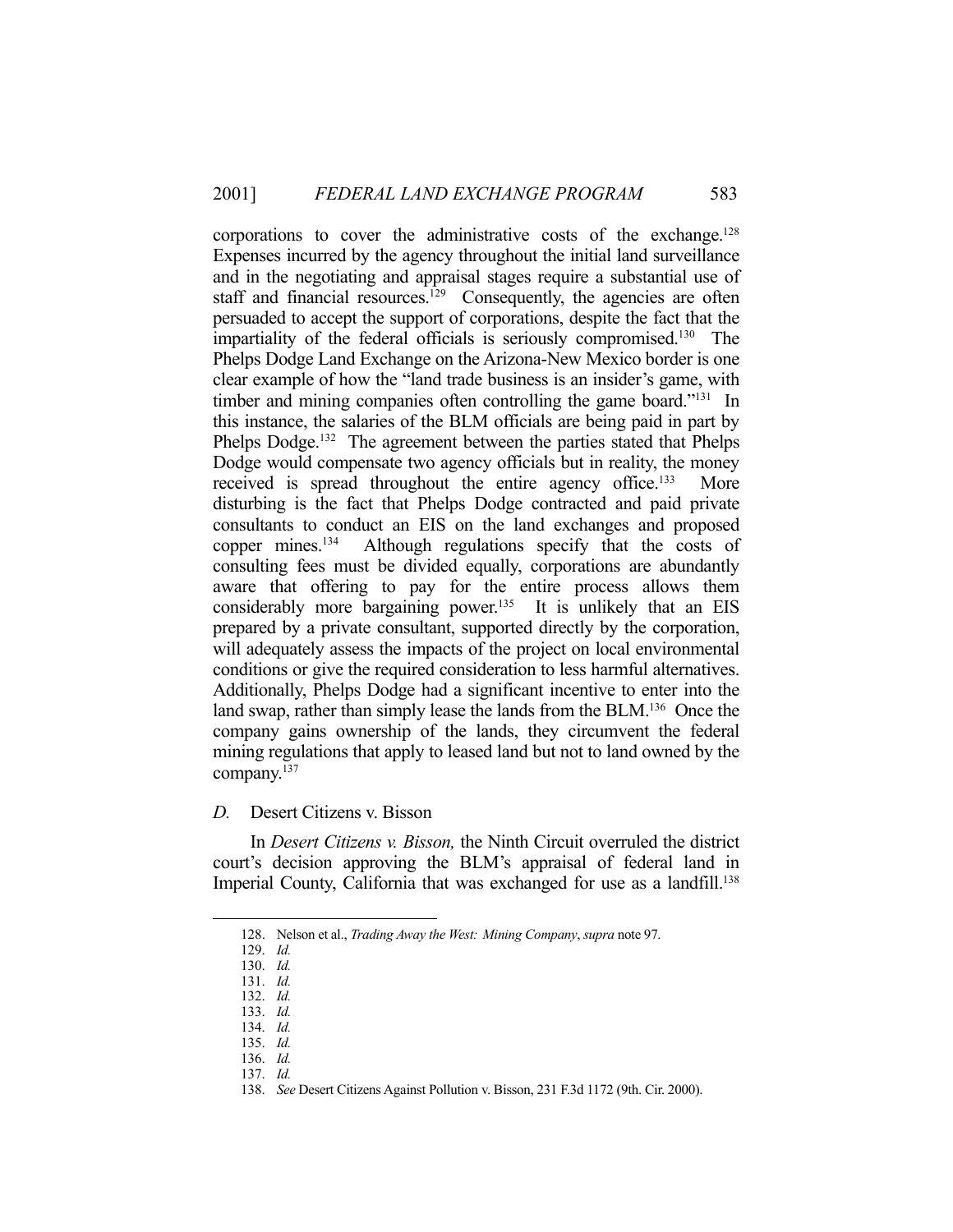The court held that plaintiffs had standing to bring action, and that the BLM's failure to consider use of the exchanged lands as a landfill in determining the value was arbitrary and capricious.139 The BLM entered into an agreement with Gold Fields Mining Corporation (Gold Fields) to exchange private lands owned by the corporation that lie within the Santa Rosa Mountains Wilderness and National Scenic Areas in Riverside County, and Little Chuckwalla Mountains Wilderness Area in Imperial County.140 The BLM transferred approximately 1745 acres of federal land in Imperial County with an estimated value of \$610,914 for the 2642 acres owned by Gold Fields, appraised at \$609,995, thereby equalizing the exchange through a cash payment of \$919.141 Gold Fields intended to use the acquired federal lands as a landfill.<sup>142</sup> Desert Citizens challenged the BLM's reliance on an outdated appraisal that undervalued the federal lands and failed to comply with section 206(b) of FLPMA which requires an equal value exchange.<sup>143</sup>

# 1. Standing

 The district court initially dismissed the plaintiffs' claims on the ground that they had not met the injury-in-fact necessary for constitutional standing because their injury did not result from a violation of FLPMA.<sup>144</sup> According to the district court, the plaintiffs' challenge of the appraisal was not sufficiently particularized to be distinguished from a general taxpayer grievance. $145$  The court also concluded no causal connection existed between plaintiffs' injury and the undervaluation.<sup>146</sup> On appeal, the Ninth Circuit reversed the district court's denial of standing and found that plaintiffs did allege an injury in fact that was sufficiently particularized and redressable.<sup>147</sup> The court argued that the plaintiffs had demonstrated a legally protected interest because members of plaintiffs' group used the federal lands for recreational and aesthetic purposes.148 The court also criticized the lower court's construction of a "novel rule" requiring plaintiffs to show that their injury in fact was the result of noncompliance with an environmental regulation or statute.<sup>149</sup>

 <sup>139.</sup> *Id.* at 1187-88.

 <sup>140.</sup> *Id.* at 1175.

 <sup>141.</sup> *Id.*

 <sup>142.</sup> *Id.*

 <sup>143.</sup> *Id.* 144. *Id.* at 1176.

 <sup>145.</sup> *Id.*

 <sup>146.</sup> *Id.*

 <sup>147.</sup> *Id.* at 1187-88.

 <sup>148.</sup> *Id.* at 1176.

 <sup>149.</sup> *Id.* at 1177.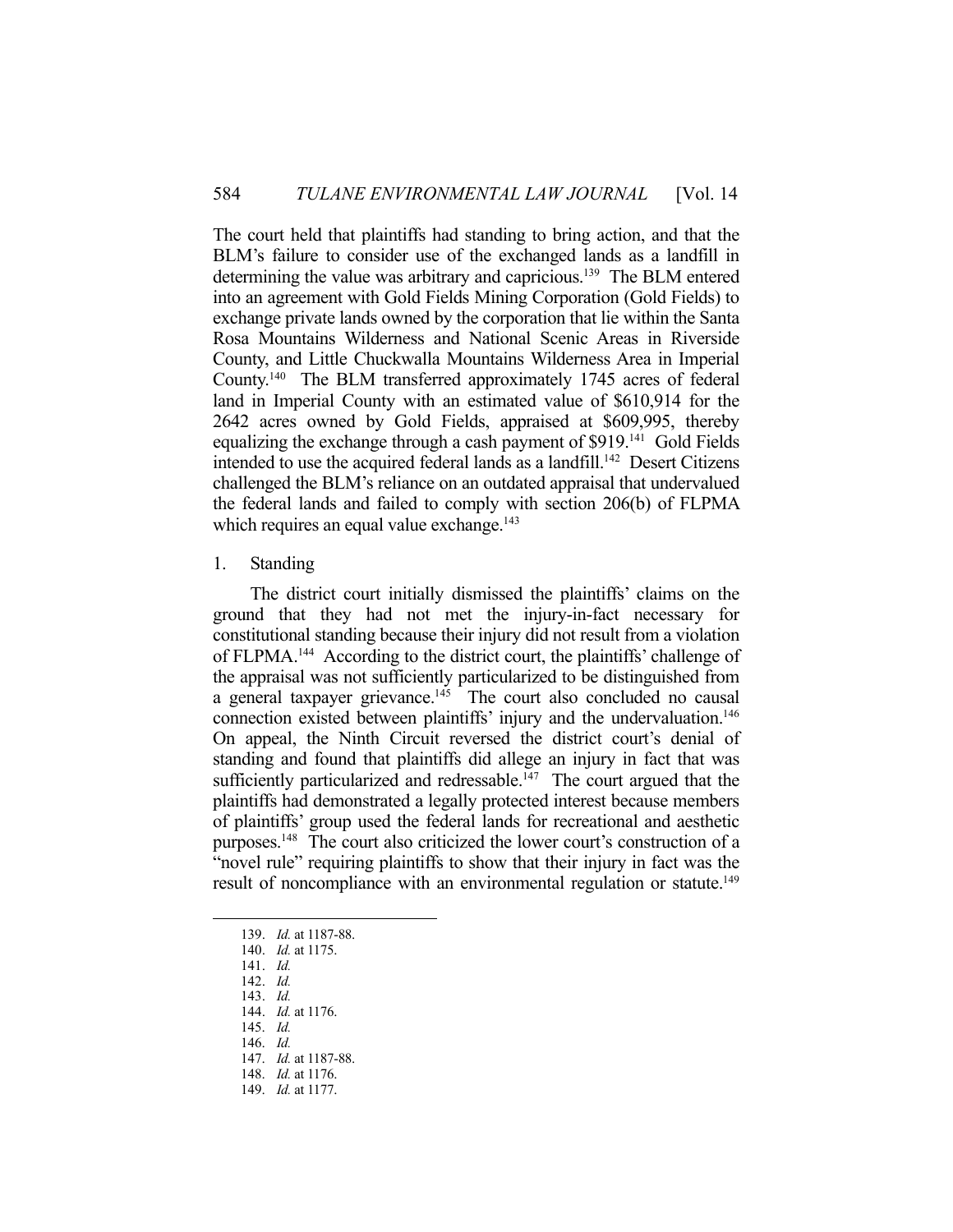Furthermore, the court held that the plaintiffs' challenge of the appraisal was not a generalized grievance affecting all taxpayers but rather, "an effort by land users to ensure appropriate federal guardianship of the public lands which they frequent."<sup>150</sup> The court further distinguished the plaintiffs' claim in the present case from that of *Northern Plains Resource Council v. Lujan*, in which standing was denied because the environmental groups' only demonstrated injury was to their status as taxpayers and not a particularized environmental injury.<sup>151</sup>

 In addressing the issue of causal connection between plaintiff's stated injury and the alleged undervaluation by the BLM, the Ninth Circuit found that the district court had placed an undue burden on Desert Citizens.<sup>152</sup> Contrary to the district court's holding, the appeals court held that the plaintiffs need only show that a favorable decision would be likely to remedy their injury and not that a favorable decision would with certainty redress the injury.<sup>153</sup> The district court believed that the losses suffered by the plaintiffs would be the same regardless of the valuation of the land because public lands would nonetheless be exchanged.154 However, the Ninth Circuit argued that this wrongly assumed that plaintiffs' injuries would not be redressed by a decision to set aside the exchange.<sup>155</sup>

If the court had found the appraisal flawed, and the BLM's valuation arbitrary and capricious, it would have granted the relief requested; the transfer based on the current appraisal would not have taken place and Desert Citizens' members could have continued to use and enjoy the selected federal lands. The relief Desert Citizens is seeking would thus redress their injury because the particular exchange would not go through.156

 Thus, plaintiffs were not required to establish with absolute certainty that following the requisite appraisal regulations would have ultimately resulted in a different decision.<sup>157</sup> The Ninth Circuit also

*Id.*

Nothing in our jurisprudence requires citation of a so-called 'environmental' statute as a pre-requisite to standing. Standing is based upon the nature of the injury alleged and whether a favorable decision would redress the injury. Finally, the court provided no basis for its determination that FLPMA, which governs vast tracts of public land, is not an environmental statute.

 <sup>150.</sup> *Id.*

 <sup>151.</sup> N. Plains Res. Council v. Lujan, 874 F.2d 661, 669 (9th Cir. 1989).

 <sup>152.</sup> *Desert Citizens*, 231 F.3d at 1178.

 <sup>153.</sup> *Id.*

 <sup>154.</sup> *Id.*

 <sup>155.</sup> *See id.*

 <sup>156.</sup> *Id.*

 <sup>157.</sup> *See id.* at 1179.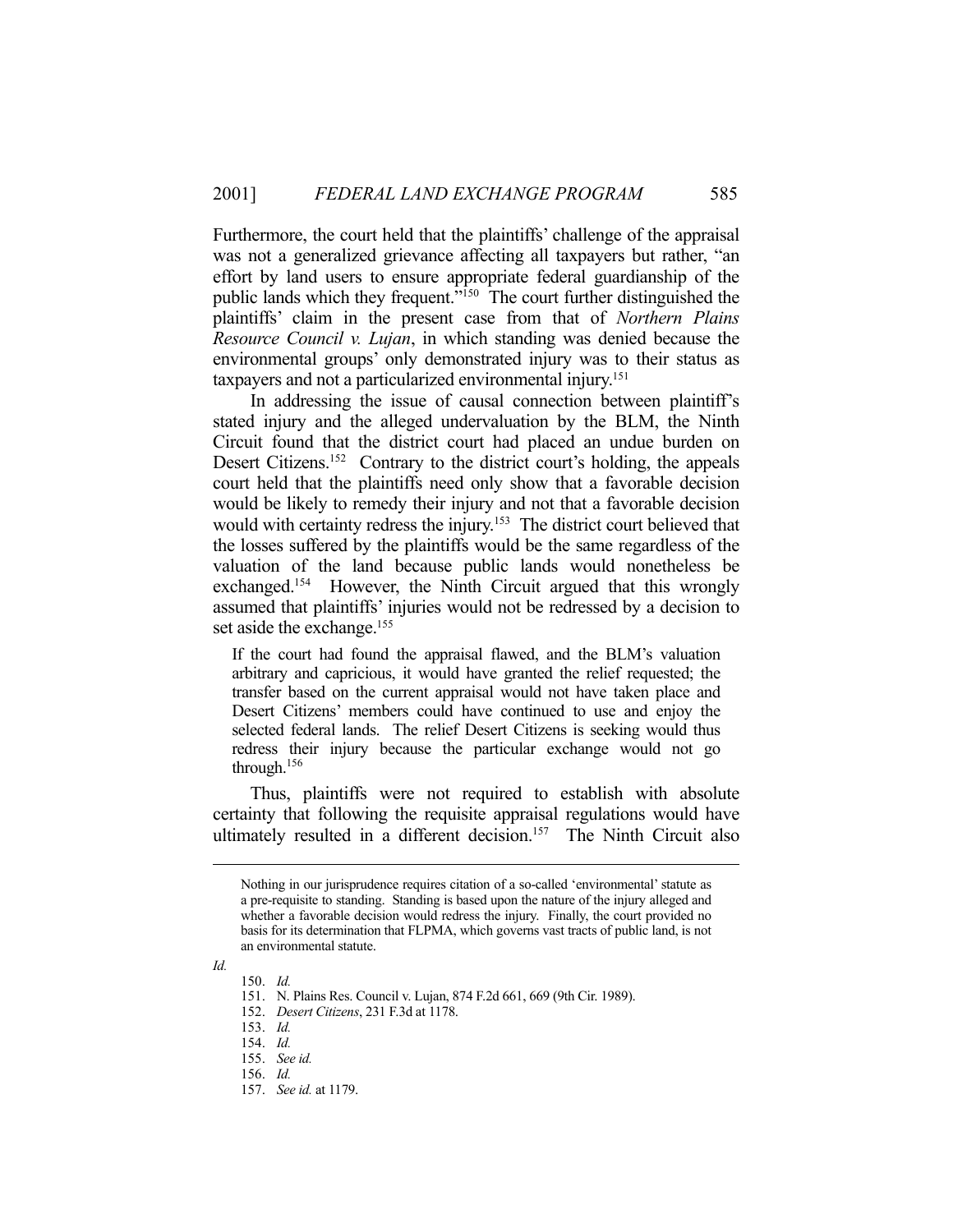found that plaintiffs' injuries fell within the zone of interests under FLPMA because the Act provides for judicial review of the agency's compliance with land use goals.158 Because FLPMA mandates that land exchanges conform to the basic policy objectives of the agency, the plaintiffs were permitted to challenge an exchange that threatened their recreational and aesthetic use of the land.159 The court further rejected the BLM's argument that FLPMA's arbitration statute precluded standing.<sup>160</sup> Congress did not intend for the optional arbitration provision to eliminate "broader citizen review."161 Lastly, with regards to standing, the court found that plaintiff's challenge of the equal value provisions were proper under FLPMA and that they were not required to bring an action under NEPA.162 The BLM failed to demonstrate that the plaintiffs were limited exclusively to either of the statutes for judicial review.<sup>163</sup>

#### 2. Adequacy of the Appraisal: Highest and Best Use

 Upon determining that the plaintiffs in *Desert Citizens* had standing to challenge the Imperial County exchange, the court next assessed the fitness of the appraisal.164 Under the Administrative Procedures Act (APA) the decision of an agency is afforded substantial deference so long as there is a rational basis for the action.<sup>165</sup> Consequently, courts must examine the rationale of the agency and consider the relevant factors and surrounding circumstances.<sup>166</sup> The court looked to whether the appraisal recognized the "highest and best use" of the federal lands in question.<sup>167</sup> The district court reasoned that because construction of a landfill was a high-risk venture demanding intensive preliminary planning and was also dependent upon further purchase of adjacent lands from Gold Fields, a landfill was not a feasible potential use for the land.<sup>168</sup>

 <sup>158.</sup> *Id.*

 <sup>159.</sup> *Id.* at 1178.

 <sup>160.</sup> *Id.* at 1179-80.

 <sup>161.</sup> *Id.* at 1180.

 <sup>162.</sup> *Id.*

<sup>163.</sup> *Id.* ("The public interest and the equal value requirements are separate requirements that must be met prior to approval of a land exchange. Satisfaction of one of these requirements is insufficient to excuse the other.").

 <sup>164.</sup> *Id.*

 <sup>165.</sup> *Id.* (citing 5 U.S.C. § 706(2)(A) (1994)). The APA prohibits the court from replacing its judgment for that of the agency unless the decision is found to be "arbitrary, capricious, an abuse of discretion, or otherwise not in accordance with the law." *Id.*

 <sup>166.</sup> *Id.*

 <sup>167.</sup> *Id.* at 1180-85.

 <sup>168.</sup> *Id.* at 1180-81. The factors determining feasibility under the UAS include the physical, legal, and financial considerations affecting the proposed use. The 1994 draft EIS indicated that the lands were physically suitable for use as a landfill and even described it as a "preferred action," indicating that the necessary legal authorizations would be granted. There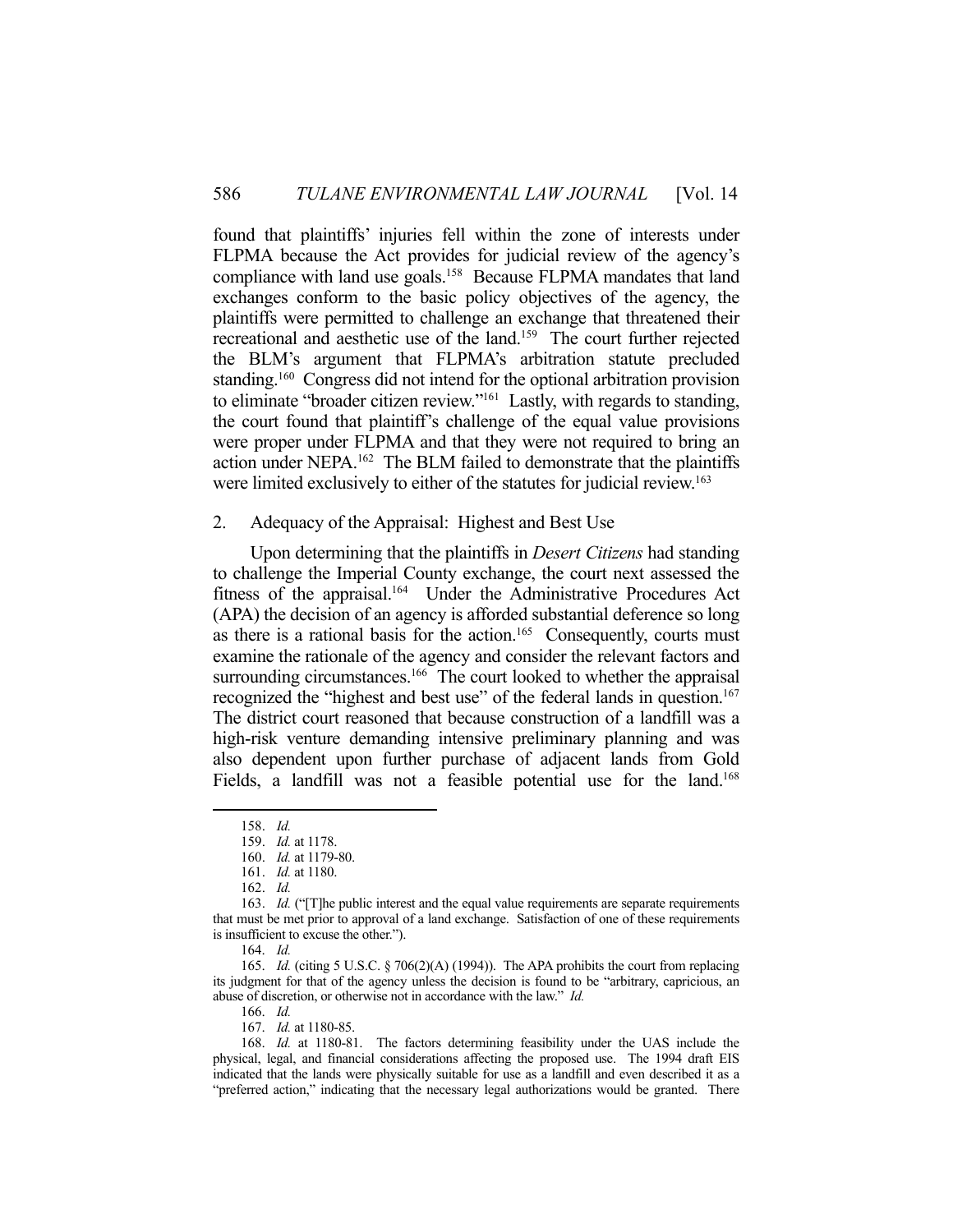Therefore, the district court concluded that the BLM was not required to consider in its market valuation those uses that were not feasible or meritorious.169 The Ninth Circuit rejected this assertion and argued that the construction of a landfill was reasonably probable and should have been considered in the valuation.<sup>170</sup> The district court erred in permitting the BLM to rely on an appraisal by Nichols & Gaston (a firm contracting with BLM to conduct the estimate) that did not consider the market value of the potential future use of the lands as a landfill.<sup>171</sup>

 The BLM did not follow the statutory regulations governing appraisals as outlined in the Uniform Appraisal Standards, particularly the requirement that development trends are be taken into consideration in the estimated value of the land.172

The appraisal determines the highest and best use to be utilized in conjunction with Gold Fields' current mining operation. Yet the appraiser well knew that Gold Fields and the BLM fully intended to utilize the land for the Mesquite Regional landfill, and had taken substantial steps to do so.173

Even the Nichols & Gaston property description in the appraisal report made reference to the fact that the lands would likely be used for a landfill.<sup>174</sup> The BLM also relied incorrectly on *United States v. Weyerhaeuser* to show that the expected use of federal lands as a landfill should not have an effect on market value.<sup>175</sup> The Ninth Circuit distinguished *Weyerhaeuser* on the grounds that as a condemnation case, the question of proper appraisal involves just compensation as well as

 174. *Id.* The court emphasized the flaws in the BLM valuation in a footnote to the opinion stating:

As earlier noted, the consequences of a consideration of landfill use could be substantial. The Nichols  $\&$  Gaston appraisal valued the land's highest and best use as mine support, a use that renders the land virtually valueless in terms of market value. The market value of the land, if used as a landfill, is certain to be considerably more than this minimal value. This difference in value could alter the calculus of the land exchange tremendously.

*Id.* at 1183.

 175. *Id.*; *see* United States v. Weyerhaeuser, 538 F.2d 1363, 1366 (9th Cir. 1976). *Weyerhaeuser* was a condemnation action in which the court held that the government did not have to pay for the enhanced price of the property created solely by demand. *Id.*

was also evidence to show that a probable change in zoning ordinances would accommodate the landfill in that area. Additionally, subsequent proposals by other competitors in the landfill business illustrate that there was a general market for sites remote from urbanized areas in that region. *Id.* at 1184-85.

 <sup>169.</sup> *Id.* at 1180.

 <sup>170.</sup> *Id.* at 1181.

 <sup>171.</sup> *Id.* at 1182-83.

 <sup>172.</sup> *See id.* at 1182.

 <sup>173.</sup> *Id.*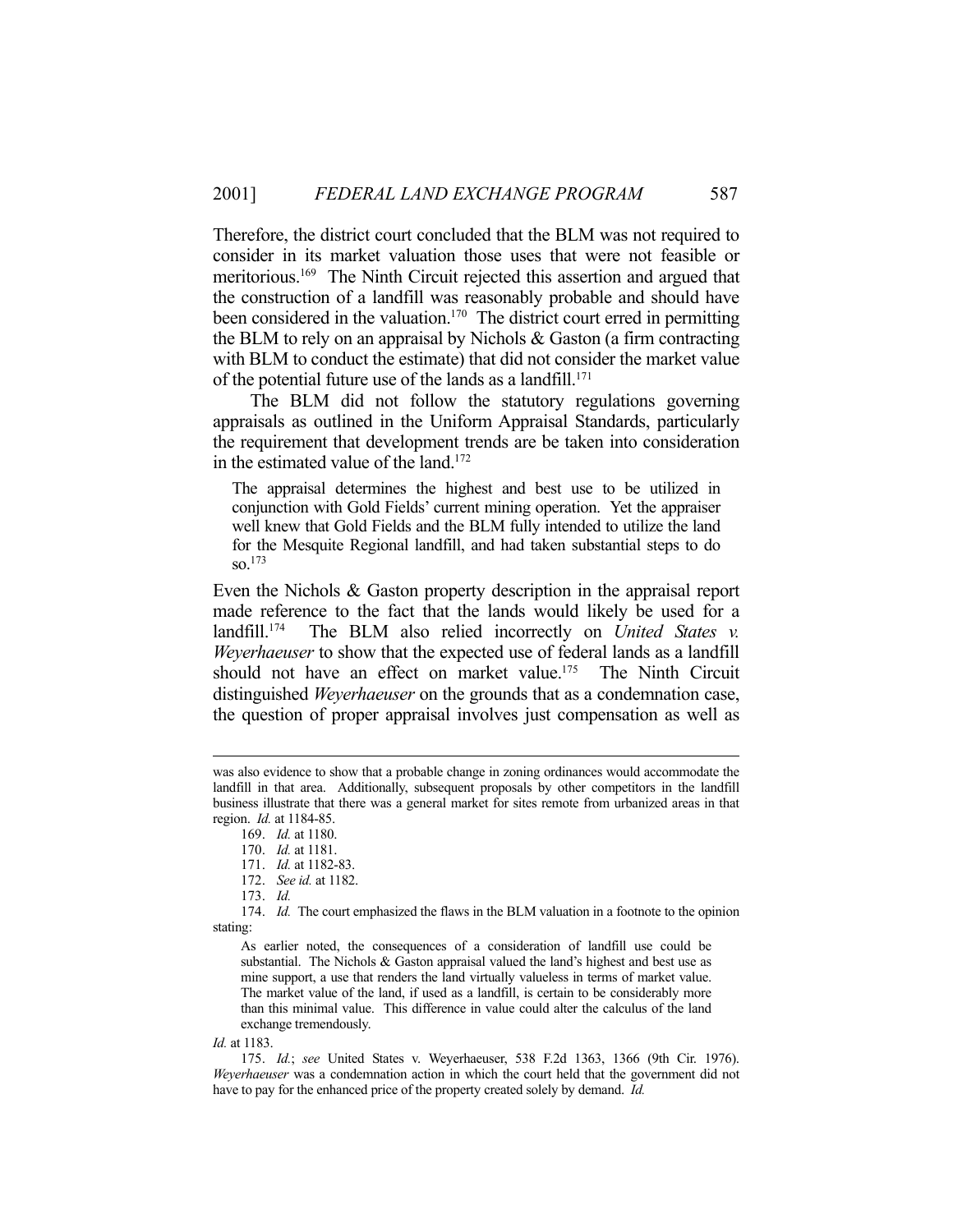market value.<sup>176</sup> In the present case the companies that would benefit from use of the property as a landfill were private entities and were not entitled to the same privileges as the government.<sup>177</sup>

 The Ninth Circuit similarly rejected the district court's finding that there was no feasible market for a landfill because landfills are inherently high-risk business ventures and additional property would have to be purchased from Gold Fields.<sup>178</sup> Even if a proposed use is considered to be risky, it must still be factored into the appraisal because these risks will eventually affect the value of the property.<sup>179</sup> In determining the highest and best use of a particular property, it is immaterial that there are certain contingent procedures that must first be undertaken.<sup>180</sup> Ultimately, the proposed use of the lands indicates a strong market demand for a landfill in the area and

the use of the land as a landfill was not only reasonable, it was the specific intent of the exchange that it be used for that purpose. There is no principled reason why the BLM, or any federal agency, should remain willfully blind to the value of federal lands by acting contrary to the most elementary principles of real estate transactions.<sup>181</sup>

 The Ninth Circuit also determined that the BLM's reliance on an outdated appraisal was arbitrary and capricious.182 Both the agency's guidelines pertaining to appraisals and the UAS require that the value assigned to a property be reviewed to reflect changes in the market.<sup>183</sup> The Nichols & Gaston Appraisal relied upon by the plaintiffs was conducted in June 1994 but the BLM did not actually use the appraisal as the basis for its Record of Decision until almost two years later.<sup>184</sup> Substantial changes in zoning had taken place between the date of the appraisal and the BLM's decision to exchange the lands in question.<sup>185</sup> These changes involved permitting alterations that increased the

1

 183. *Id.* at 1185. The BLM's handbook on appraisals recognizes two instances in which a review of the value is required (1) expiration of the "shelf-life" and (2) "significant local events" that may affect the value of the property such as zoning modifications or plans for development. The appraisal is presumed to be valid only for six months. *Id.* (citing BLM Handbook Manual H- $2200-1$ , ch. VII(J)). The UAS similarly states that appraisals must be reviewed if they were made in advance of the actual negotiations in order to account for changing market conditions. *See id.* at 1185 (citing INTERAGENCY LAND ACQUISITION CONFERENCE, UNIFORM APPRAISAL STANDARDS FOR FEDERAL LAND ACQUISITIONS 4, 87 (1992)).

184. 231 F.3d at 1185.

185. *Id.*

 <sup>176. 231</sup> F.3d at 1183.

 <sup>177.</sup> *See id.*

 <sup>178.</sup> *See id.* at 1184-85.

 <sup>179.</sup> *Id.* at 1184.

 <sup>180.</sup> *Id.* at 1185.

 <sup>181.</sup> *Id.* at 1184.

 <sup>182.</sup> *Id.* at 1187.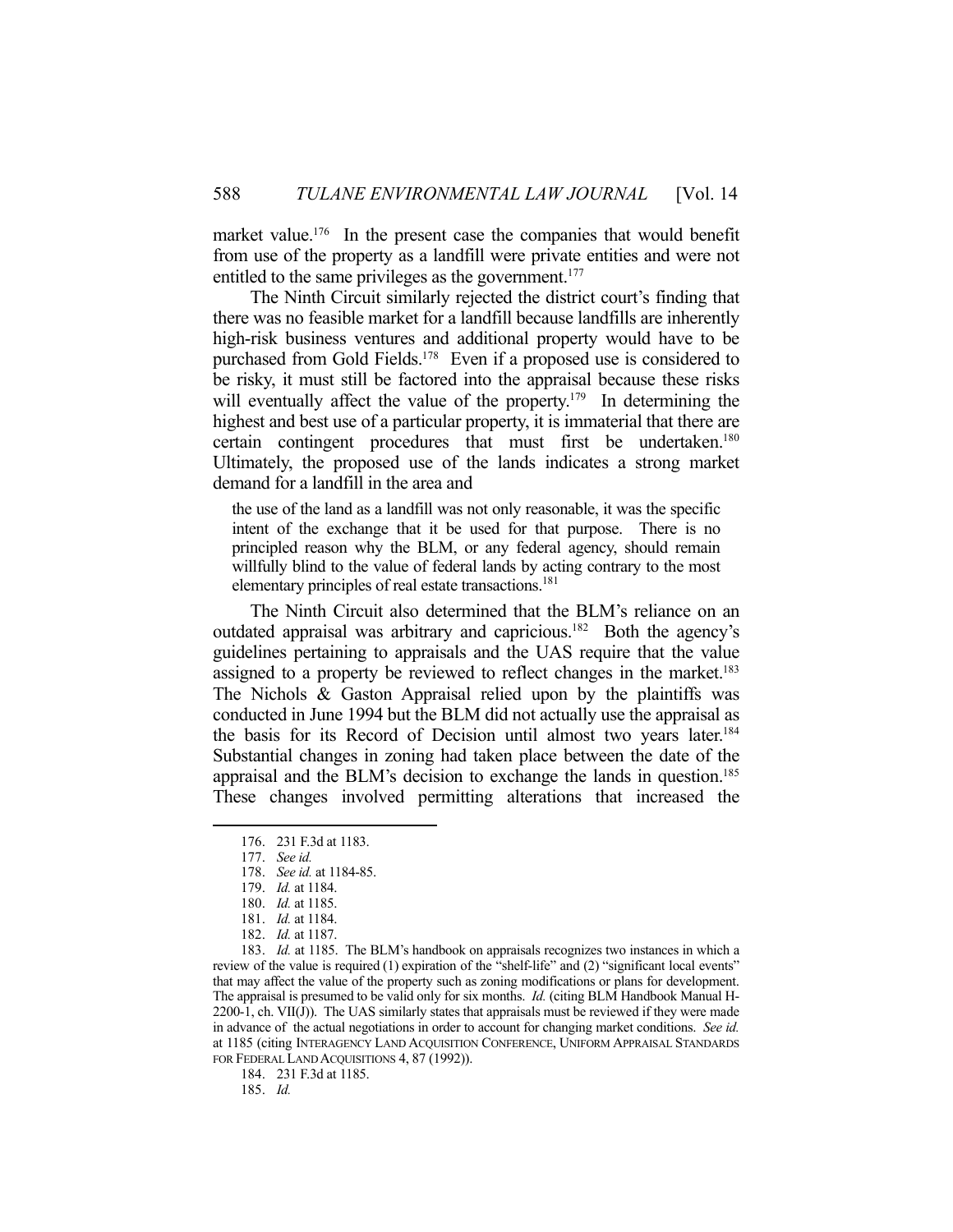likelihood of using the property for a landfill but the BLM did not consider these alterations in an updated appraisal.<sup>186</sup>

 In summation, the Ninth Circuit asserted that the "major discrepancy" of the land exchange was the BLM's undervaluation of the public lands offered to Gold Fields by not factoring in the use of the property as a landfill site in the appraisal.<sup>187</sup> The court set aside the exchange on the grounds that none of the appraisals utilized by the BLM during the negotiations considered the use of the property for a landfill, but it was clear from both the Record of Decision and the Final EIS that both parties fully intended the construction of a regional landfill.<sup>188</sup> Although the BLM had available for comparison an appraisal of a similar landfill site, it chose to ignore the potential use of the Mesquite site.<sup>189</sup> Whereas, the BLM assigned a value of \$350 per acre to the lands acquired by Gold Fields, the estimated value of the comparative site was \$46,000 per acre: an obvious irreconcilable difference.<sup>190</sup> In concluding that the BLM failed to comply with the statutory requirements governing appraisals of federal land, the court stated:

The government must not wear blinders when it participates in a real estate transaction, particularly if the result, as here is the transfer of a flagrantly undervalued parcel of federal land to a private party. . . . At the time of the Record of the Decision to transfer the 1,745 acres, Imperial County had approved the landfill and had made all of the zoning and land use decisions necessary to accommodate the project. The action of the BLM was arbitrary and capricious in not, at the very least, considering the landfill use as the highest and best use of the  $1,745$  acres.<sup>191</sup>

 Finally, the Ninth Circuit rejected the defendants' argument that the land exchange could not legally be enjoined since the lands at issue had already been transferred.<sup>192</sup> The BLM and Gold Fields contended that the court could not properly issue a mandatory injunction to halt their progress because the exchange was consummated the day after the district court's initial dismissal of the plaintiff's action.<sup>193</sup> The court relied on *National Forest Preservation Group v. Butz* as the basis for its decision to set aside the exchange.194 In that case, the Ninth Circuit held

 <sup>186.</sup> *Id.* at 1186.

 <sup>187.</sup> *See id.* The court was disturbed that the BLM's Record of Decision approving the exchange in February 1996 was entitled "Record of Decision: Mesquite Regional Landfill" yet the landfill was not actually taken into consideration as a probable use of the property. *Id.*

 <sup>188.</sup> *See id.* at 1186-87.

 <sup>189.</sup> *Id.*

 <sup>190.</sup> *See id.* at 1187.

 <sup>191.</sup> *Id.*

 <sup>192.</sup> *See id.*

 <sup>193.</sup> *Id.*

 <sup>194.</sup> *Id.* (citing 485 F.2d 408, 411 (9th Cir. 1973)).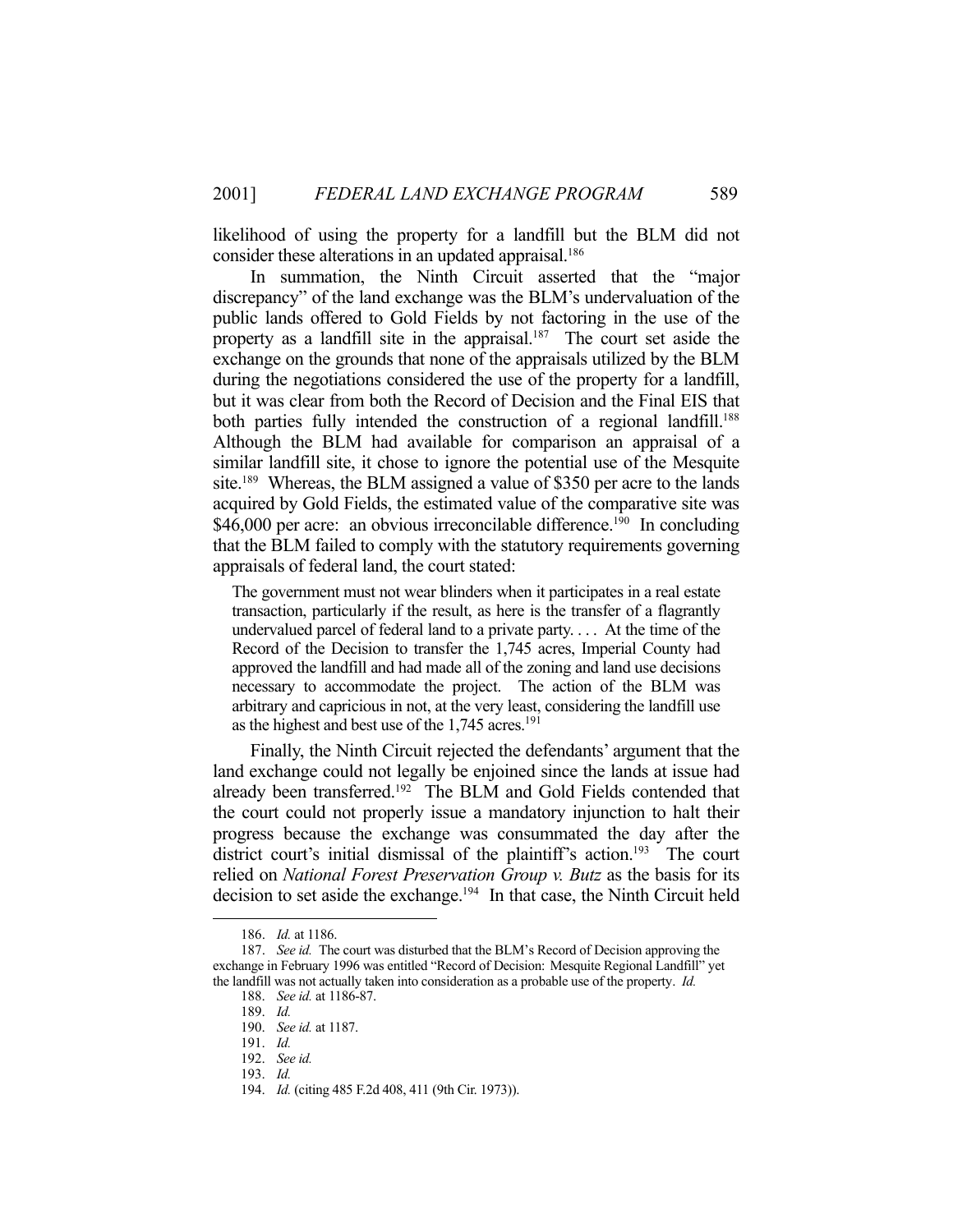that a defendant acts at his own risk when he moves forward with an action pending the outcome of a decision on the merits.195 In the present case, both parties had notice that a suit seeking an injunction against them was pending and as such, they "acted in their own peril."<sup>196</sup> Furthermore, the legal rights of the parties would not be impinged upon by an order voiding the executed portion of the exchange since the transfer had not taken place prior to the initial challenge in the district court.<sup>197</sup> Consequently, the court's entry of a preliminary injunction against defendants is within the scope of legally recognized remedies for land exchanges found to be arbitrary and capricious.<sup>198</sup>

#### IV. ANALYSIS

#### *A. Judicial Review and Public Accountability*

 The Ninth Circuit's decision in *Desert Citizens* demonstrates how judicial review of agency decisionmaking is critical in the context of land exchanges. The Mesquite Landfill is one of three proposals for massive landfills in the Southern California area.<sup>199</sup> In setting aside the present agreement between the BLM and Gold Fields, the court insisted that federal lands be properly valued and that the public interest be wellserved by the exchange.<sup>200</sup> FLPMA permits judicial review of agency decisionmaking in order to make certain that land exchanges are carried out pursuant to statutory authorization and in conformity with the basic policy goals of the agency.201 In *Desert Citizens*, the court identified a number of instances in which the BLM had not complied with appraisal standards established for land exchanges, such as the disregard for the "shelf-life" of the estimated value.<sup>202</sup> The court's discussion of "highest" and best use" is significant because it highlights the need to consider potential uses of the federal lands as well as changing market conditions when assigning a value to those lands.<sup>203</sup> Stringent application of the "highest and best use" standard is imperative in light of the fact that both the BLM and the Forest Service consistently undervalue federal lands at

 <sup>195. 485</sup> F.2d at 411.

 <sup>196. 231</sup> F.3d at 1187.

 <sup>197.</sup> *Id.*

 <sup>198.</sup> *See id.*

 <sup>199.</sup> *See* LAND EXCHANGE UPDATE, *supra* note 20, at 3. The two other proposed landfill sites are the Eagle Mountain Landfill near Joshua Tree National Park and Railcycle in San Bernardino. *Id.*

 <sup>200.</sup> *See id.*

 <sup>201. 43</sup> U.S.C. § 1701(a)(6) (1994).

 <sup>202. 231</sup> F.3d at 1185-86.

 <sup>203.</sup> *See id.* at 1181-82.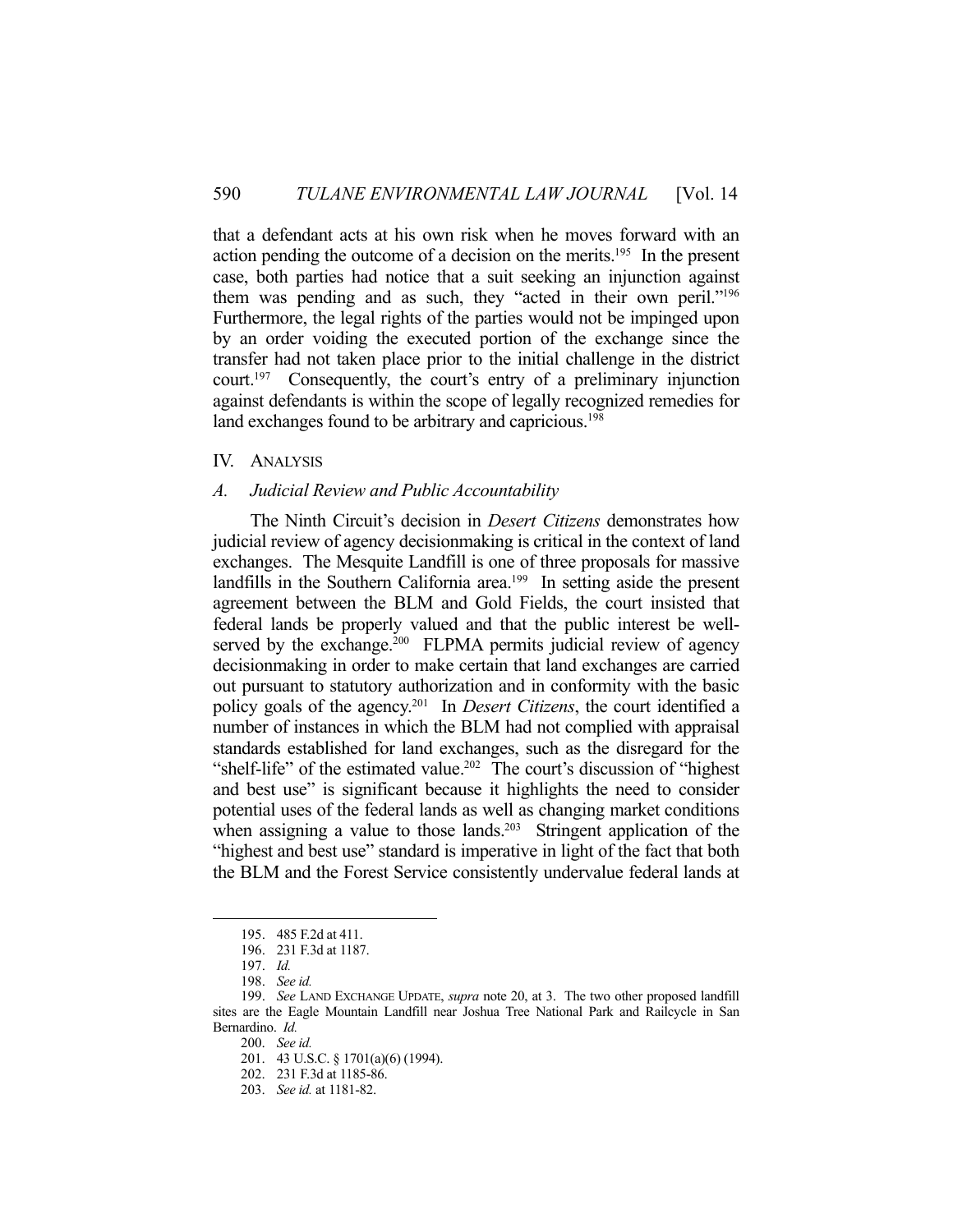the expense of the taxpayer.<sup>204</sup> If properly applied, the "highest and best" use" standard ensures that the agencies take into consideration future uses of the proposed land for trade and conduct the appraisal accordingly.205 Often, these future uses will substantially increase the value of the federal lands to be traded but taxpayers will continue to incur losses if the "highest and best use" standard is not properly utilized in the appraisal.

 Apart from the valuation issue in *Desert Citizens*, the decision to confer standing on the plaintiffs is also important because it empowers citizens to challenge land exchange decisions utilizing the procedural safeguards of FLPMA. The court established significant precedent in holding that plaintiffs had alleged a legally-protected interest in the federal lands at issue and that they sustained an injury in fact as a result of the exchange.206 According to the court, the plaintiffs' injury was sufficiently particularized from general taxpayer grievances because there was a causal connection between their alleged environmental injury and the BLM's undervaluation of the federal lands in the trade.<sup>207</sup> This is important because it is essential that citizens have access to a forum in which to challenge agency adherence to the land exchange provisions under NEPA and FLPMA.<sup>208</sup>

The present challenge to FLPMA's equal-value requirement is not merely a generalized allegation of federal revenue loss at taxpayer's expense. Rather, it is an effort by land users to ensure appropriate federal guardianship of the public lands which they frequent. If, by exchange, public lands are lost to those who use and enjoy the land, they are certainly entitled under the APA to file suit to assure that no exchange takes place unless the governing federal statutes are followed, including the requirement that the land exchange is properly valued by the agency.<sup>209</sup>

*Desert Citizens* also reflects the importance of public accountability in the land exchange process.<sup>210</sup> By revealing the faulty appraisals conducted by the agency without regard for the actual value of the federal lands, the plaintiffs raised public awareness about the inequities of the exchange.211 Public access to the appraisal information prior to completion of an exchange is critical so that individuals may challenge

 <sup>204.</sup> *See id.* at 1187.

 <sup>205.</sup> *See id.*

 <sup>206.</sup> *See* LAND EXCHANGE UPDATE,*supra* note 20, at 3.

 <sup>207. 231</sup> F.3d at 1178.

 <sup>208.</sup> *See* Jim Simon et al., *Can Anything Be Done to Resolve Problems with Land Exchanges?*, SEATTLE TIMES, Oct. 2, 1998, at A15.

 <sup>209. 231</sup> F.3d at 1177.

 <sup>210.</sup> *See* LAND EXCHANGE UPDATE, *supra* note 20, at 3.

 <sup>211.</sup> *Id.*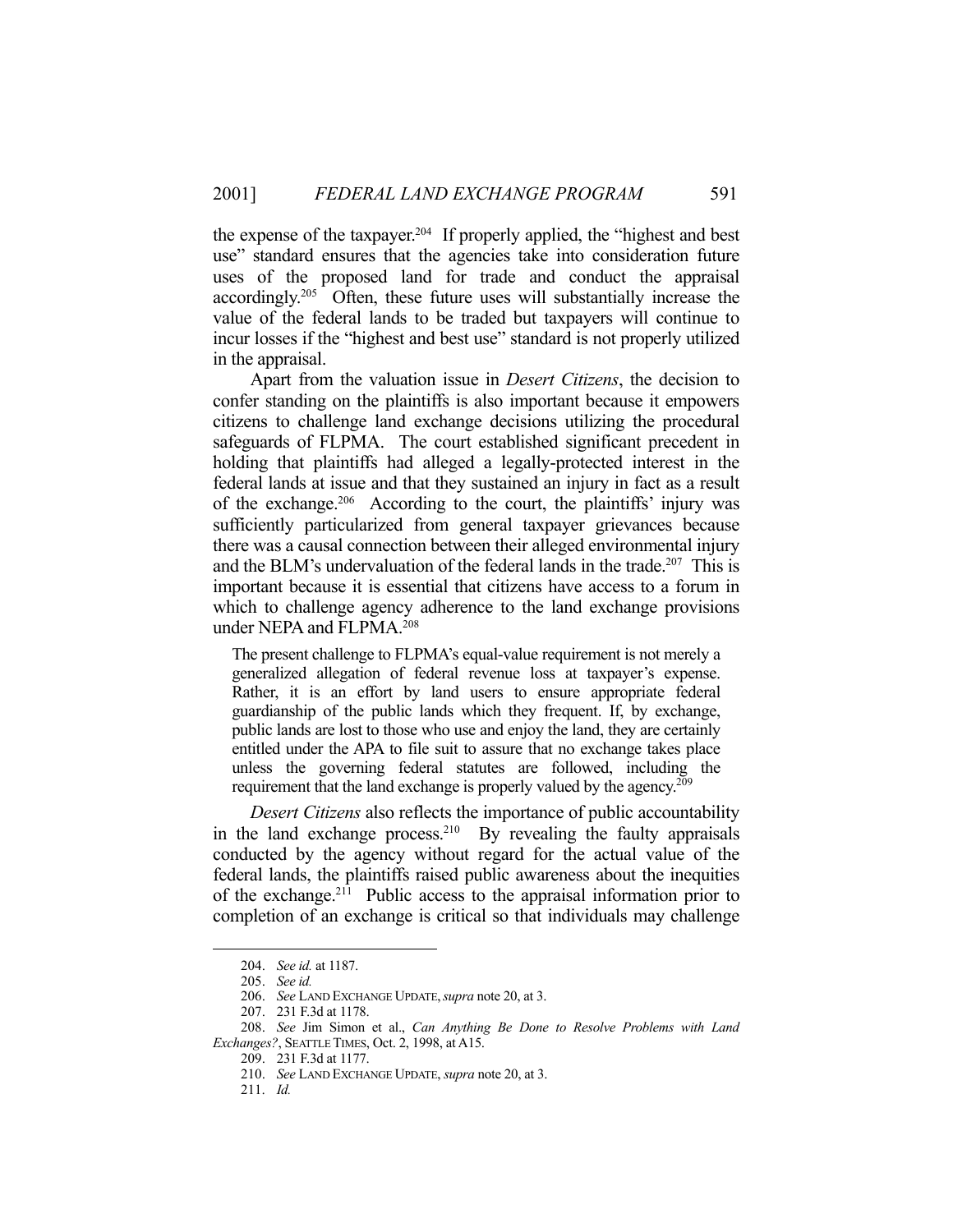the exchange if it does not adequately serve the public interest.<sup>212</sup> Furthermore, because land exchanges authorized exclusively by Congress do not have to go through the formal steps required in a federal agency land exchange, the public can be completely excluded from these exchanges. Consequently, complete elimination of the agency land exchange program may not adequately address the issue of public accountability. In fact, a moratorium on federal land exchanges that does not include the congressional trades negotiated between politicians and corporations creates an even greater risk that the public interest will be side stepped.<sup>213</sup>

# *B. Proposed Moratorium on the Federal Land Exchange Program*

 The General Accounting Office has called for a moratorium on land exchanges based on widespread procedural abuses by both federal agencies.214 Due to the inherent difficulties associated with land exchanges, as compared with buying and selling property on a common market, the GAO Report urges Congress to discontinue the current programs.215 Although the GAO recognized that both agencies had taken a number of steps to reform the land exchange process, "procedural improvements, while useful, do not address the inherent difficulties and inefficiency associated with land exchanges. In this context, we believe there is reason to question whether land exchanges remain a viable tool for acquiring nonfederal land, especially in rapidly developing real estate markets."<sup>216</sup> In 1988, both agencies began increased oversight of their land exchange programs, establishing review teams to streamline the appraisal process and augment internal management practices.<sup>217</sup> However, the GAO determined that these reforms did not address the most critical problems with the land exchange program, including the need to better protect the public interest and adherence to the equal value principle.218

 The GAO also repeatedly stressed the need to overhaul the BLM's illegal practice of depositing funds into escrow accounts to purchase other lands in the future.<sup>219</sup> The lack of financial documentation on the

 <sup>212.</sup> *See* Nelson et al, *Trading Away the West: Mining Company*, *supra* note 97.

 <sup>213.</sup> *See* Deborah Nelson & Rick Weiss, *Land Exchange Program Hurts Public, GAO Says; Taxpayers Shortchanged in Many Deals*, WASH. POST,July 13, 2000, at A1.

 <sup>214.</sup> GAO REPORT, *supra* note 41, at 34.

 <sup>215.</sup> *Id.*

 <sup>216.</sup> *Id.* at 33.

 <sup>217.</sup> *See id.* at 28-33 (documenting the various reform measures taken by agencies to address the problems within the land exchange process).

 <sup>218.</sup> *Id.* at 28.

 <sup>219.</sup> *Id.* at 34.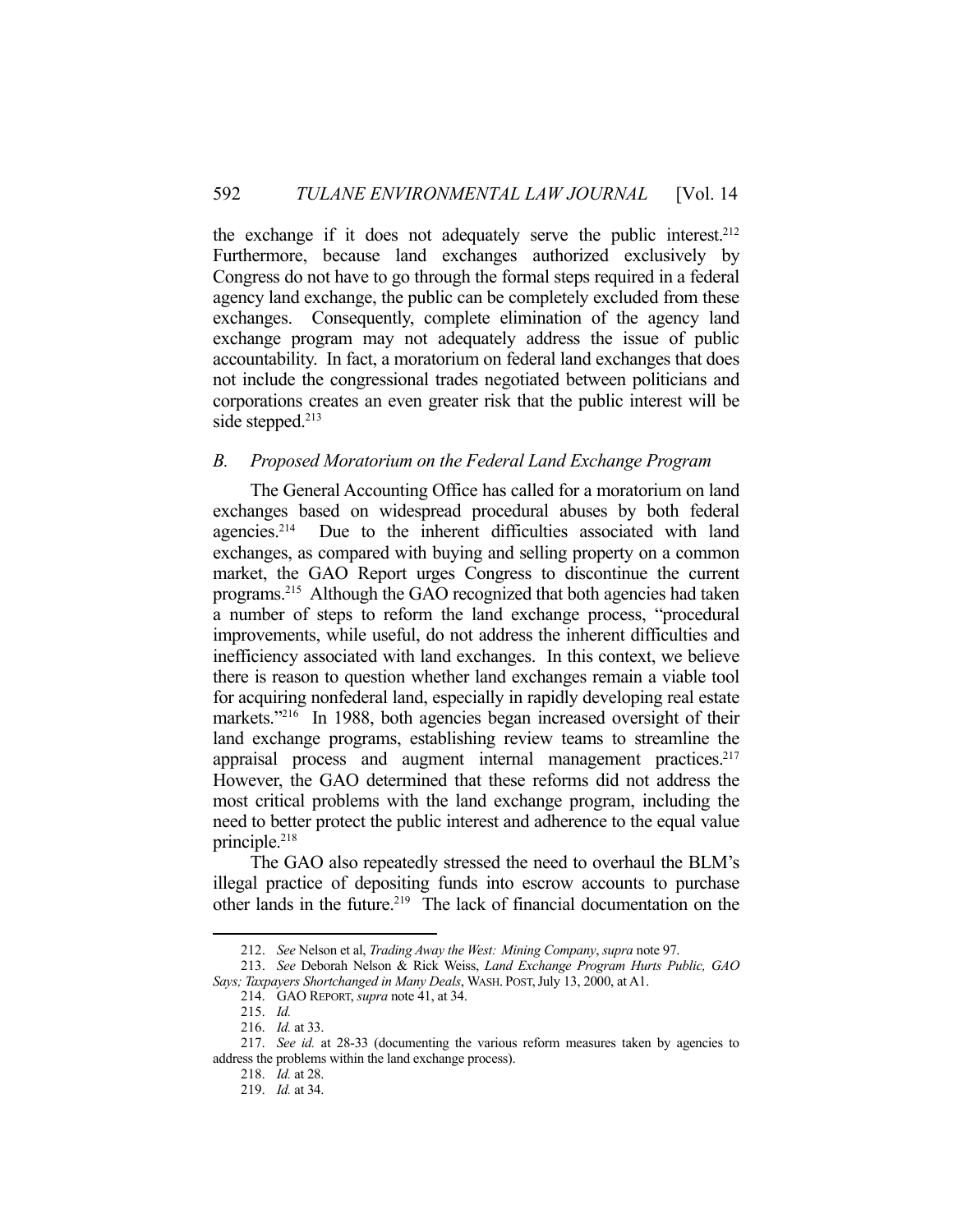part of the Bureau is particularly troubling since it is unclear where and how the proceeds of sales are used.<sup>220</sup>

By not using a competitive process in these sales, the Bureau may have lost opportunities to receive more proceeds for the land than was received through the direct sales. Moreover, the Bureau has no authority to acquire land with the proceeds of its sales but is generally required to use its appropriations to acquire land.221

 The GAO concluded that a moratorium should be imposed on the exchanges until both agencies take the necessary steps to address inconsistencies in their programs.<sup>222</sup> The chief recommendations also included a review by agency oversight teams of all exchanges prior to completion, including evaluation of initial agreements to verify that statutory requirements are met early on in the process.<sup>223</sup> Additionally, the GAO called for immediate elimination of the BLM's unauthorized sale of lands and urged Congress to conduct a detailed audit tracking the financial records of these exchanges to disclose any erroneous use of public lands.224

#### *C. The Dangers of Congressional Land Trades*

 While commentators acclaim the GAO's unveiling of land exchange inequities, many critics of the land exchange program urge that a moratorium will not address the problem in its entirety since interest groups will still be able to lobby congress for land swaps to serve their needs.225 "A moratorium should be extended to land exchanges that are legislated by Congress at the request of private landowners; such trades can legally circumvent the environmental and public review process that the agencies are required to follow."226 For example, a proposed exchange between the BLM and the state of Utah has recently come under intense criticism from environmentalists who argue that the trade will result in commercial development of environmentally-sensitive lands in the southern part of the state.<sup>227</sup> The exchange was negotiated in May 2000 between former Secretary of the Interior, Bruce Babbit and Utah Governor Michael Leavitt to transfer public lands near Zion

 <sup>220.</sup> *Id.* at 33.

 <sup>221.</sup> *Id.* at 26.

 <sup>222.</sup> *Id.* at 34.

 <sup>223.</sup> *Id.* at 35.

 <sup>224.</sup> *Id.* at 34.

 <sup>225.</sup> Nelson & Weiss, *supra* note 213, at A1.

 <sup>226.</sup> *Id.* (reporting the remarks of Janine Blaeloch, Director of Western Land Exchange Project).

 <sup>227.</sup> Jim Carlton, *Big Land Exchange in Utah Draws Fire; Critics Question Swap Process, Fear Development Will Mar Views of Zion*, WALL ST.J.,June 13, 2000, at A2.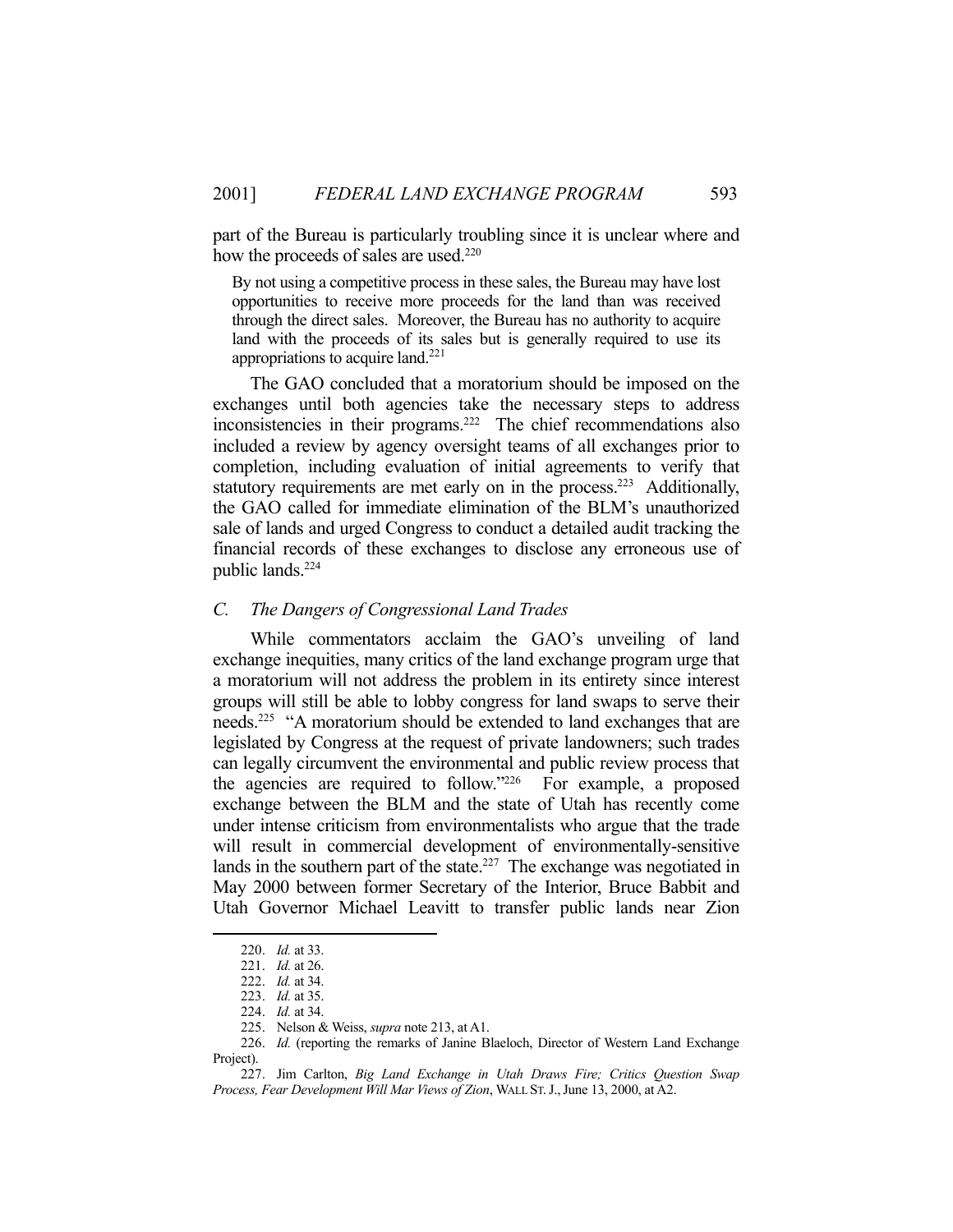National Park to the state's school trust land association in exchange for lands sought by the BLM.<sup>228</sup> The Utah exchange is a legislativelyauthorized trade that critics say "avoided the appraisals, environmental analysis and lengthy public hearings that typically are involved in such trades."229 One opponent of the Utah exchange argued:

Utah's West Desert Exchange is case in point. Because this project has been taken to Congress, the NEPA process has been effectively waived. There has been no environmental analysis to inform the public of what this project means on the ground or what its long term effects would be (golf courses and subdivisions at the entrance to Zion National Park? Strip malls across the landscape?) There will be no examination of alternatives and no recourse for challenge by concerned citizens.<sup>230</sup>

 In response to the successful court challenges mounted by environmentalists in recent years, agency officials have opted for congressional land swaps in order to evade public opposition.231 State officials involved in the Utah deal defended the legislative swap on the grounds that "it is too cumbersome to conduct appraisals in a land swap such as this, in which the state is giving more than 175 scattered parcels."232 In defense of the legislative swap, the BLM argued that they would be acquiring valuable in-holdings in different remote areas throughout the state, necessary for consolidating federal management schemes.<sup>233</sup>

 Yet the Utah West Desert Exchange illustrates the fundamental problem with a congressional trade system that openly attempts to bypass the environmental review process and is not accountable to the public.234 Congressional land exchanges are most likely to promote special interests at the expense of taxpayers precisely because they are not subject to the procedural safeguards of the federal agency land exchange program.235 Furthermore, the new federal administration's

 <sup>228.</sup> *Id.*

 <sup>229.</sup> *Id.*

 <sup>230.</sup> Janine Blaeloch, *Rep. Hansen's West Desert Land Exchange Shortchanges the Public*, SALT LAKE TRIB., June 25, 2000, at AA4.

 <sup>231.</sup> *See* Carlton, *supra* note 227, at A2.

 <sup>232.</sup> *Id.* at A2.

 <sup>233.</sup> *Id.*

 <sup>234.</sup> *See* Blaeloch, *supra* note 230, at AA4.

 <sup>235.</sup> *See id.*

<sup>[</sup>O]ne of the few positive aspects of the agency process is that it must make room for citizen involvement in land trades through . . . (NEPA) and allow citizens to challenge trades that do not serve the public interest. In stark contrast, legislated land deals pushed through Congress by lawmakers like Hansen pose far worse problems for citizens and public lands, because they are driven solely by political expediency.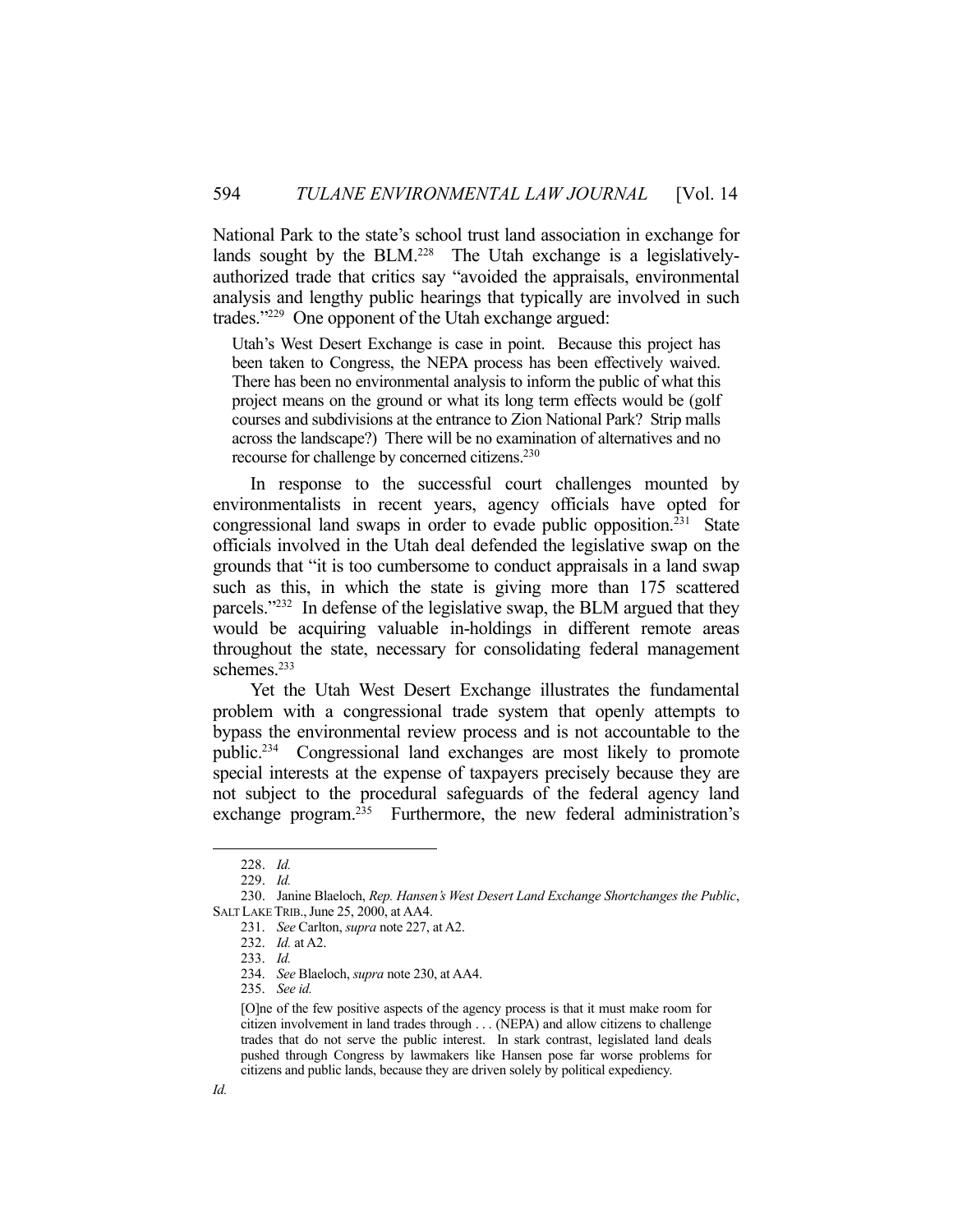conservative policies regarding land management and natural resources will undoubtedly influence congressional trades to a significant degree.<sup>236</sup> Many key policy makers in the new administration favor increased privatization of federally owned lands and would be more apt to support sale of these lands to large corporate enterprises.<sup>237</sup> Land exchanges like the West Desert Exchange, in which the opportunity for formal environmental review was circumvented, will continue as long as timber, mining, and real estate developers can ally with law makers to promote corporate interests at the expense of the public lands and American taxpayers.238

# V. CONCLUSION

1

 A moratorium that extends only to agency land exchanges will not effectively address the problems with the current land exchange process. Land trades authorized by Congress must also be accountable to the public to ensure that public lands are properly valued. Under the new federal administration, land management policy objectives will arguably focus on increased privatization of federal lands, particularly in the West. Because of these policy goals, the environmental review process mandated under the federal land exchange program is essential in assuring that public lands are not sold or traded exclusively for the benefit of special interest groups.

 Presently, both the BLM and the Forest Service engage in land exchange practices that shortchange the public because they base their appraisals on outdated information that markedly undervalues federal lands. However, complete elimination of the program would only serve to draw the process beyond the reach of public accountability. Challenges to land exchanges brought by citizen groups and

 <sup>236.</sup> Jim Carlton, *Environmentalists Move to Block Sales of Public Land Proposed in Clinton Plan*, WALL ST. J., Feb. 11, 2000, at A1. In President Clinton's budget plan last year, he proposed giving the Forest Service increased authority to sell lands, in addition to exchanges. "The proposal ostensibly is designed to enable the government to use the funds to swap public tracts for more desirable private land. However, environmentalists fear that wholesale swaths of land could be liquidated under a conservative administration." *Id.* Fear of James Watt–era forest management, in which vast tracts of land were sold to private parties under the Reagan Administration, is legitimate in the West where many conservative congressman are now urging for less federal land ownership. *Id.*

 <sup>237.</sup> Drumheller, *supra* note 21, at A1. Terry Anderson, Director of the conservative Political Economy Research Center and unofficial advisor to George W. Bush on natural resource issues, has called for the auctioning off all of public lands in the next twenty to forty years. Conservative commentators like Anderson argue that the federal government is not currently doing an adequate job of managing the lands so they should be parceled out to individuals who may use them in a better fashion. *Id.* 

 <sup>238.</sup> Blaeloch, *supra* note 230, at AA4.